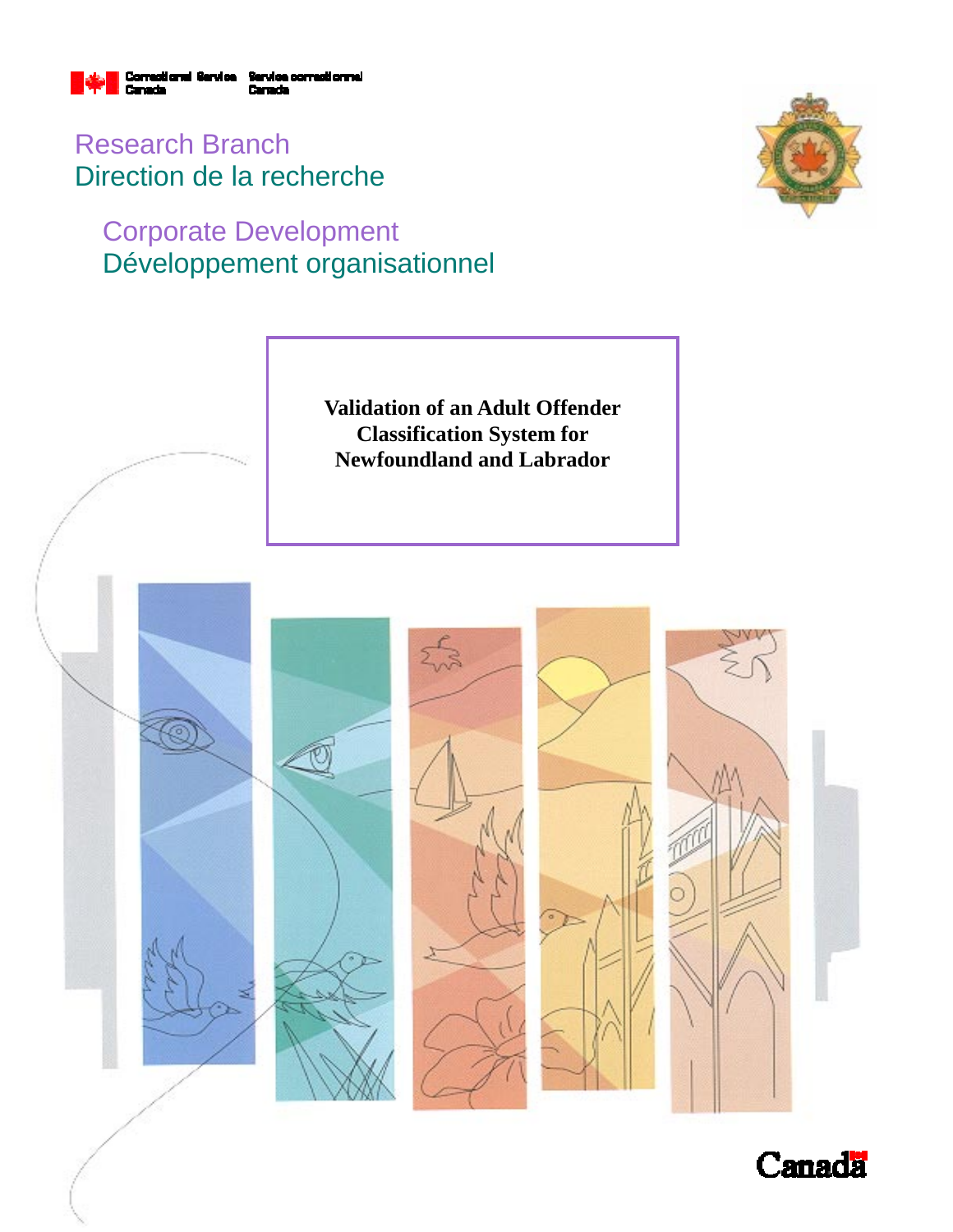# **Validation of an Adult Offender Classification System for Newfoundland and Labrador**

Prepared by:

David Robinson Frank Porporino

Research Branch Correctional Service Canada

The points of view expressed in this research report are those of the authors and do not necessarily reflect the views of the Correctional Service of Canada. This report is also available in French. Ce rapport est également disponible en Français. It is available from Correctional Research and Development, Correctional Service of Canada, 340 Laurier Avenue West, Ottawa (Ontario), K1A 0P9.

May 1989 **Research Report No. R-04**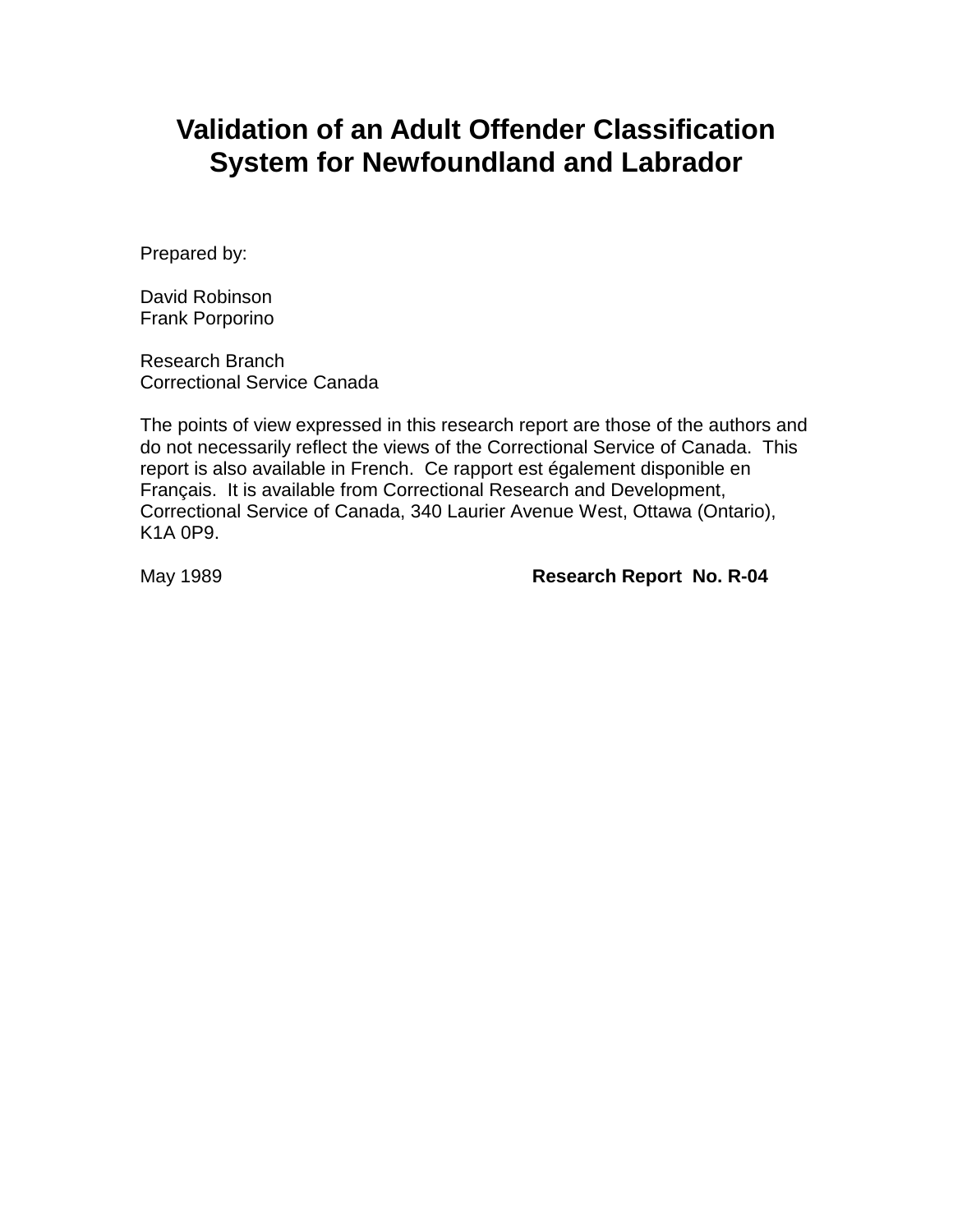# **Acknowledgements**

We wish to thank Mr. Michael Dunphy, previously Chief Probation Officer for Newfoundland and Labrador, who was a driving force during the initial stages of the research and demonstrated much interest and enthusiasm about the project. His cooperation in arranging for the collection and delivery of the data greatly contributed to the success of this project. Thanks are also extended to the probation officers who diligently completed the assessments and to clerical staff who entered the data on computer. We also acknowledge the Corrections Branch of the Ministry Secretariat of the Solicitor General of Canada for providing funds to complete the project.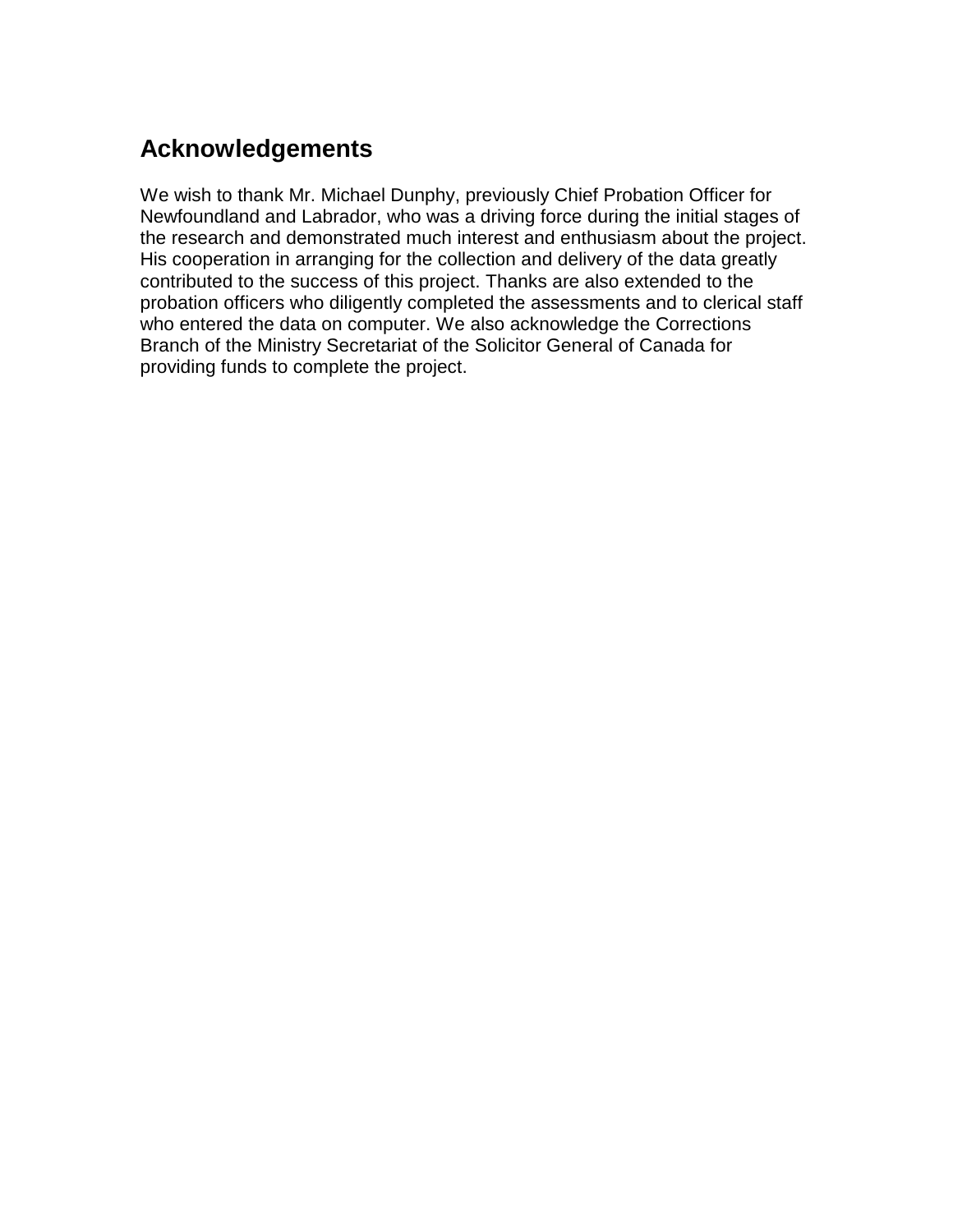# **Table of Contents**

| VALIDATION OF AN ADULT OFFENDER CLASSIFICATION SYSTEM FOR<br><b>NEWFOUNDLAND AND LABRADOR</b>                                                                                                                                                                                                                                                                                                                                                                                                                                                                                                                                                                                                                                                                                                                                                                                                                                                                       | 1                                                                                            |
|---------------------------------------------------------------------------------------------------------------------------------------------------------------------------------------------------------------------------------------------------------------------------------------------------------------------------------------------------------------------------------------------------------------------------------------------------------------------------------------------------------------------------------------------------------------------------------------------------------------------------------------------------------------------------------------------------------------------------------------------------------------------------------------------------------------------------------------------------------------------------------------------------------------------------------------------------------------------|----------------------------------------------------------------------------------------------|
| <b>Acknowledgements</b>                                                                                                                                                                                                                                                                                                                                                                                                                                                                                                                                                                                                                                                                                                                                                                                                                                                                                                                                             | $\mathbf{2}$                                                                                 |
| <b>Table of Contents</b>                                                                                                                                                                                                                                                                                                                                                                                                                                                                                                                                                                                                                                                                                                                                                                                                                                                                                                                                            | 3                                                                                            |
| <b>Executive Summary</b>                                                                                                                                                                                                                                                                                                                                                                                                                                                                                                                                                                                                                                                                                                                                                                                                                                                                                                                                            | 5                                                                                            |
| <b>Introduction</b><br>The Wisconsin Case Classification System<br>Implementation of the Wisconsin System in Newfoundland                                                                                                                                                                                                                                                                                                                                                                                                                                                                                                                                                                                                                                                                                                                                                                                                                                           | $\overline{7}$<br>8<br>10                                                                    |
| <b>Method</b><br>Sample<br>Table 1 Frequency of Offence Types for Index Probation Offence<br><b>Measures</b><br>Risk/Needs.<br>Outcome.                                                                                                                                                                                                                                                                                                                                                                                                                                                                                                                                                                                                                                                                                                                                                                                                                             | 10<br>10<br>11<br>12<br>12<br>12                                                             |
| <b>Results</b><br><b>Risk/Needs</b><br>Table 2 Percentage Distributions for Combined Risk/Need Levels and<br><b>Level of Supervision Assignments</b><br>Outcome<br>Figure 1 Risk Levels by Need Levels<br>Figure 2 Breakdown of Probation Outcomes<br>Table 3 Percentage Distributions for Risk/Need Reassessments<br>Table 4 Intake Supervision Levels by Supervision Levels at<br>Reassessment<br>Table 5 Recidivism Rates (%) by Wisconsin Risk and Need Levels<br>Validity of the Wisconsin Classifications<br>Table 6 Level of Supervision Assigned by Overall Outcome<br>Table 7 Recidivism Rates (%) by Risk and Need Reassessment Levels 17<br><b>Validity of Reclassifications</b><br>Validity of the Individual Risk/Need Components and Total Scores<br><b>Alternative Scoring Procedures</b><br>Table 8 Recidivism Rates (%) by Recoded Risk and Need Levels<br>Table 9 Recidivism Rates (%) by Binary and Weighted Versions of Risk<br>and Need Levels | 12<br>12<br>13<br>14<br>14<br>15<br>15<br>15<br>16<br>16<br>16<br>18<br>18<br>19<br>20<br>21 |
| <b>Discussion</b>                                                                                                                                                                                                                                                                                                                                                                                                                                                                                                                                                                                                                                                                                                                                                                                                                                                                                                                                                   | 21                                                                                           |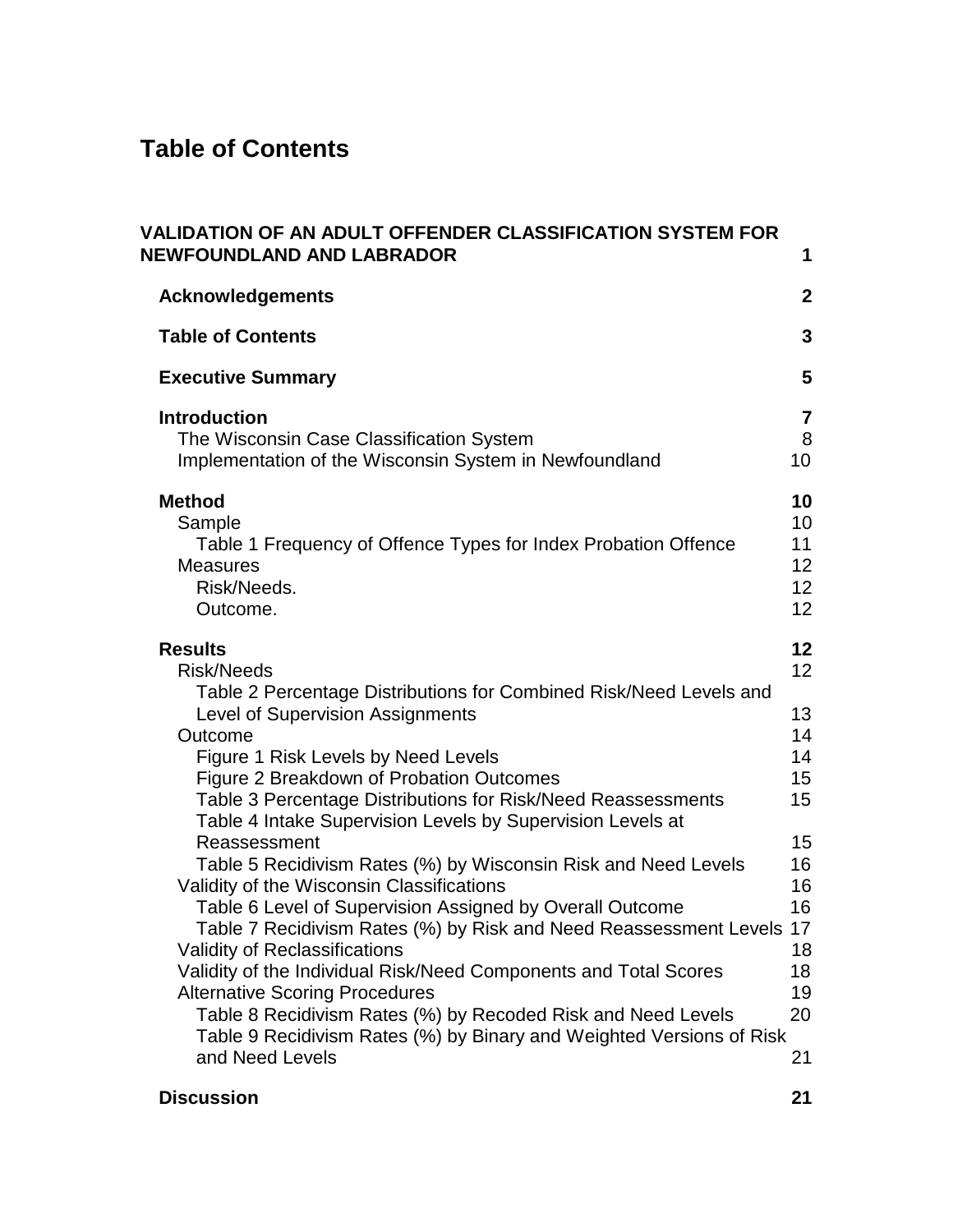| <b>References</b>                                               | 24  |
|-----------------------------------------------------------------|-----|
| <b>Appendixes</b>                                               | 25  |
| Appendix A Risk and Need Items                                  | 25  |
| Appendix B Risk and Reassessment Items                          | 25  |
| Appendix C Frequencies for Individual Risk and need Components* | 26. |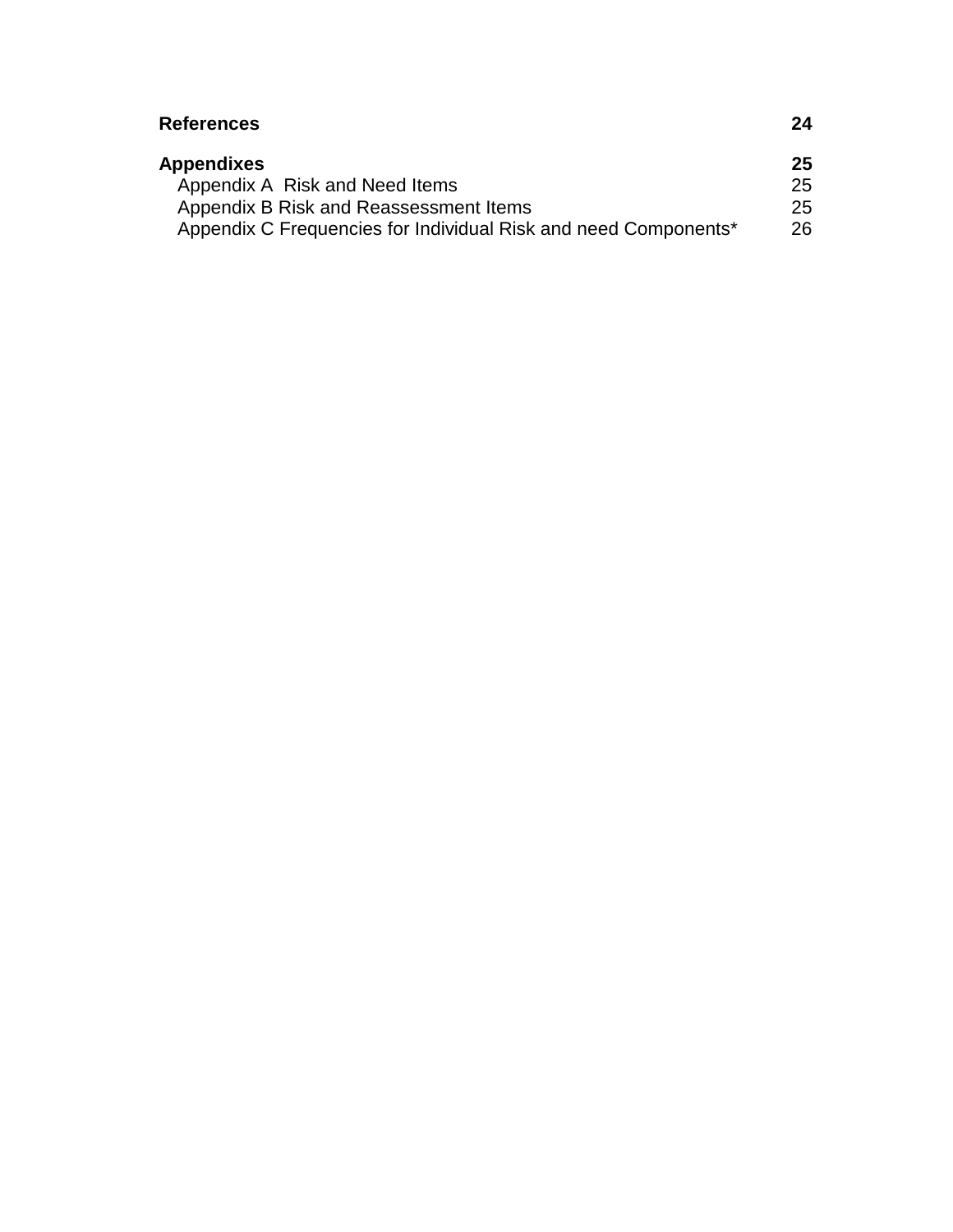# **Executive Summary**

The Community Corrections Branch of the Department of Justice of Newfoundland and Labrador introduced the Wisconsin Case Classification System in October 1984. The system combines sev-eral recidivism risk indicators, including criminal history and psycho-social functioning, to classify probationers into high,medium, and low risk levels. The classification procedures pro-vide an objective method of matching probationer risk levels with supervision standards. Frequency of contact with probation officers and casework time is allotted to individual cases in proportion to the risk level identified by the classification system. Hence, probationers at highest risk of becoming reinvolved in criminal activity automatically receive the highest levels of supervision.

The implementation of the system included a research component aimed at evaluating the effectiveness of the Wisconsin system in Newfoundland and Labrador. Reconvictions for offences committed during probation were monitored for 200 probationers who had been classified using the Wisconsin system. The recidivism rate, including reconvictions and absconsions, was 10.5 % (21/200).

The Wisconsin system showed a good measure of success in identifying probationers who would reoffend during supervision. The recidivism rate for cases classified as low risk was 3%, while the rate for medium and high risk cases was 17%.Statistical tests revealed that the difference in recidivism observed for "low" versus "medium and high" risk groups was greater than would be expected by chance. The success of the system can be measured in terms of the fact that close to 50% of the 200 cases had been defined as low risk probationers, and members of this group subsequently recidivated at a very low rate.

The classification levels also predicted regular versusearly terminations of supervision. Fifty percent of low risk cases received early terminations compared to 13% among medium and high risk cases. This difference was also statistically significant.

A shortcoming of the system was that it failed to differ-entiate between the recidivism rates of medium and high risk cases. However, exploratory analyses indicated that changes to the scoring of the Wisconsin Risk/Need device would not result in improvements to the classification system currently in use.

Reassessments conducted using the Wisconsin system were also completed for a sub-sample of 108 cases. On average, reclassifications were completed 8 months after initial classification. The results indicated a high degree of predictive validity for reclassifications. Recidivism rates of 1.5%, 37.9% and 54.5% were recorded for cases reclassified low, medium and high risk, respectively. Thus, the initial inability of the system to discriminate between medium and high risk cases was no longer observed when reclassifications were examined.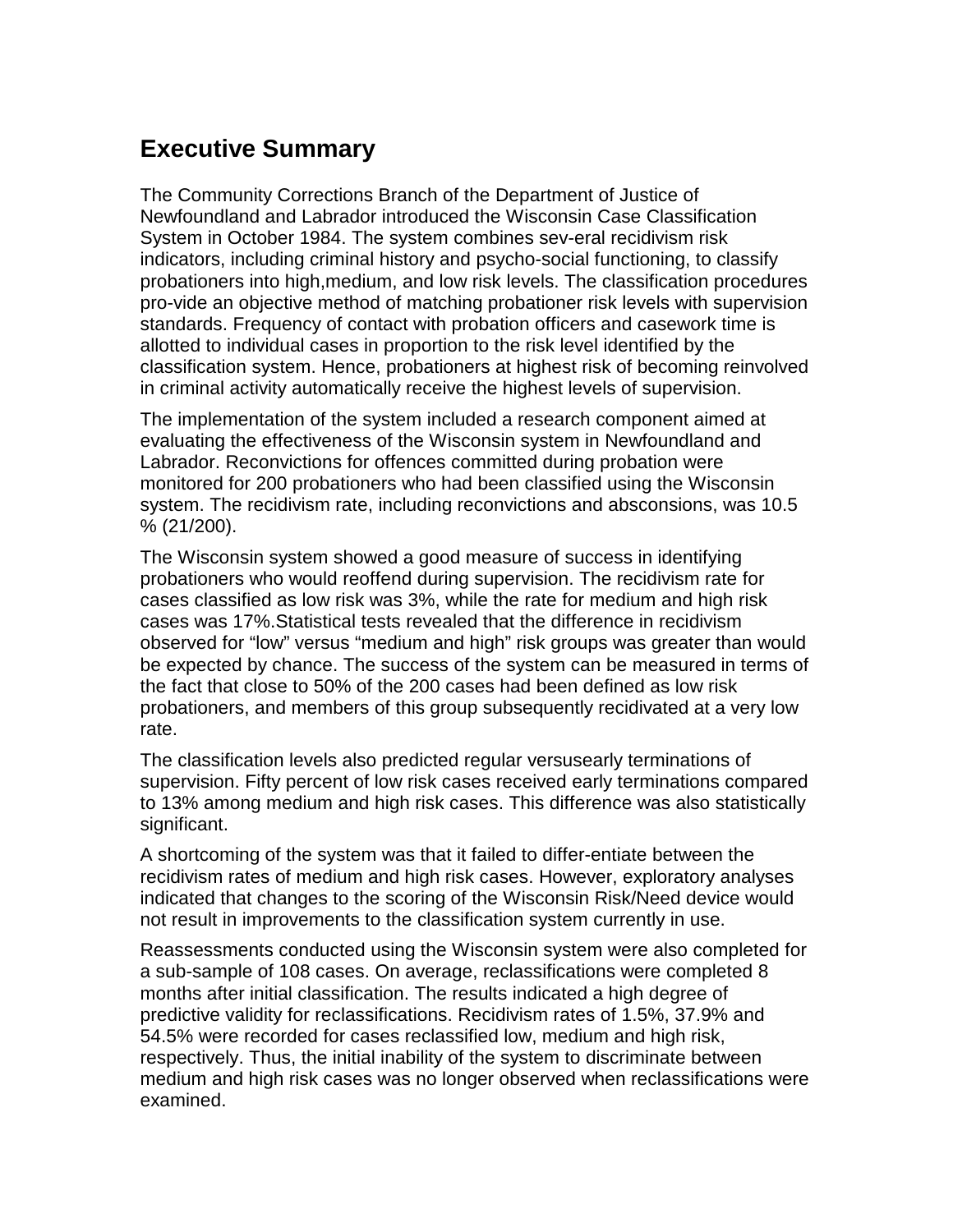Although no experimental data were available to adequately explore the question, it is possible that the low recidivism rate of 10.5% reported for this sample of probationers was partially a function of the effectiveness of the classification system. According to this argument, a large proportion of probationers at high risk of reoffending were successfully classified and assigned appropriate levels of supervision.

The major conclusion of the research is that the Wisconsin system demonstrated very adequate levels of predictive validity. There was ample evidence in the findings to justify continued use of the system in Newfoundland and Labrador. It is recommended that reclassification of cases be conducted more routinely in order to derive maximum benefits from the system.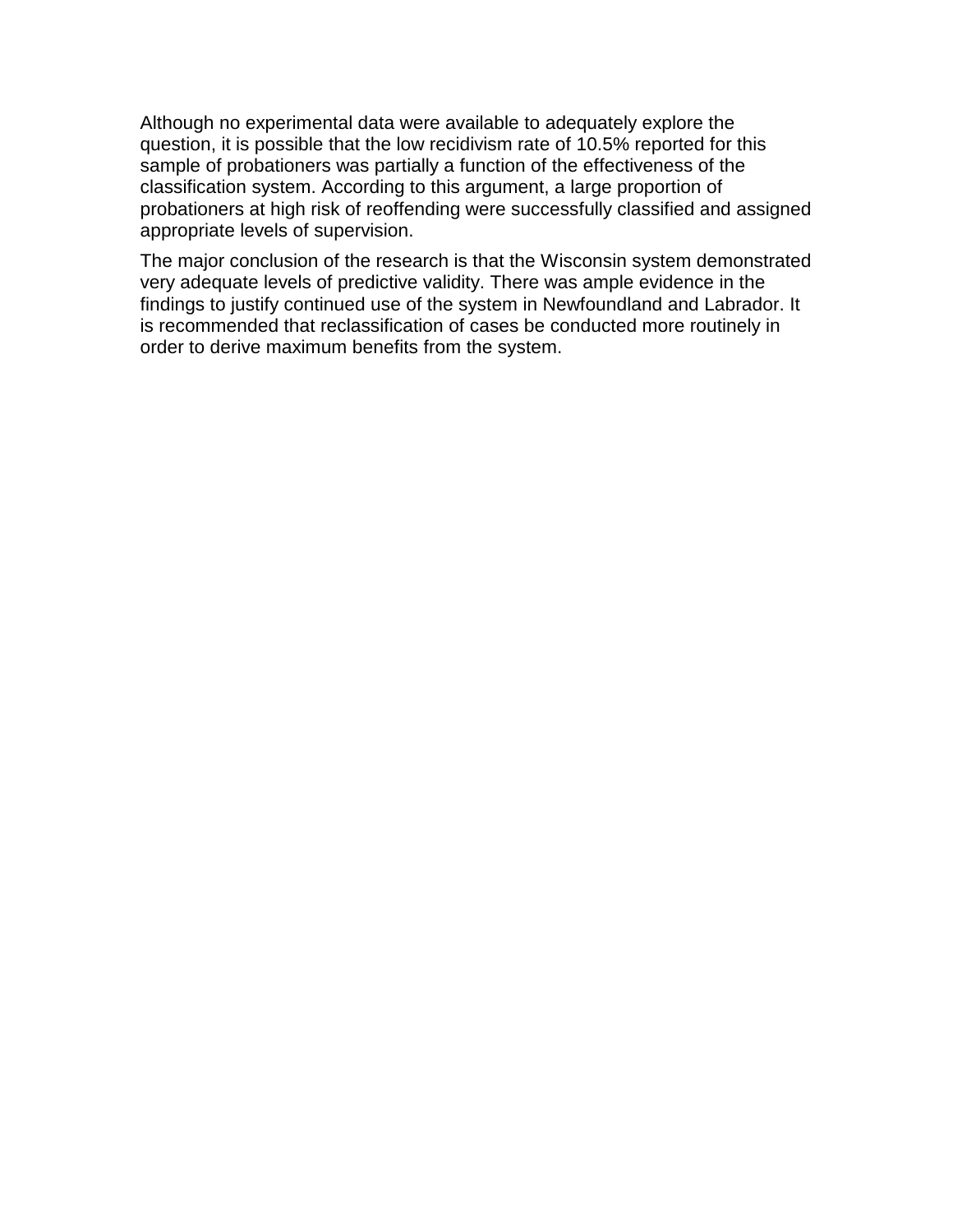# **Introduction**

Classification systems based on the quantitative assessment of offender risk and need are widely used in probation and parole services as methods for determining levels of supervision (Clear and Gallagher, 1985). In October of 1984, an adult offender classif¬ication system was introduced in probation agencies in Newfoundland and Labrador (Government of Newfoundland and Labrador, Department of Justice, 1985). Components of a system designed by the Wisconsin Bureau of Community Corrections (Baird, Heinz, and Bemus, 1979) were adopted. The Wisconsin Case Classification System has come to be regarded as a "model" system in the United States (Wright, Clear and Dickson, 1984). The system provides for the assessment of offender risk and needs at probation intake as well as reassessments at six-month intervals during the course of the supervision period.

In the language of classification, "risk" refers to the relative likelihood of unsuc¬cessful correctional outcomes. Indicators of risk are usually comprised of static characteristics of offenders such as criminal history. While "need" also pertains to assessments of the probability of negative outcomes, normally this category of risk denotes client needs for services that address particular problems or skill deficits. Infor¬mation regarding risk and need levels is used by correctional staff to select the most appro¬priate levels of service to be extended to offenders. Most classification systems operate on the assumption that in order to reduce the chances of recidivism, offenders exhibiting high levels of risk and need should be assigned correspondingly high levels of service.

Although the primary goal of case classification systems is to control recidivism through improved case management decision making, other functions include information for budget planning, officer workload assignments, client information systems, and other administrative functions (Baird, Heinz, and Bemus, 1979).

A concern raised in the correctional literature is that the classification instruments introduced by many community supervision agencies remain in use without empirical validation. Clear and Gallagher (1983; 1985) have cautioned that a preexisting classification instrument developed and tested for a specific agency should not be adopted by another agency without careful attention to the possibility that it may lack validity in the new setting. They also suggest that risk/need cut-off scores used to establish supervision levels must be tailored to accommodate local variations in supervision objectives and characteristics of communities. For example, the type of offender identified as a medium risk in one jurisdiction might be at high risk of reoffending in another region. Wright, Clear and Dickson (1984) have also demonstrated that scoring procedures (e.g., item weights) found to be effec¬tive in one region may produce inefficient predictions of correctional outcomes in an alternative setting.

At the time classification was introduced in Newfoundland and Labrador, an evaluation of the utility of the system was planned. The purpose of the present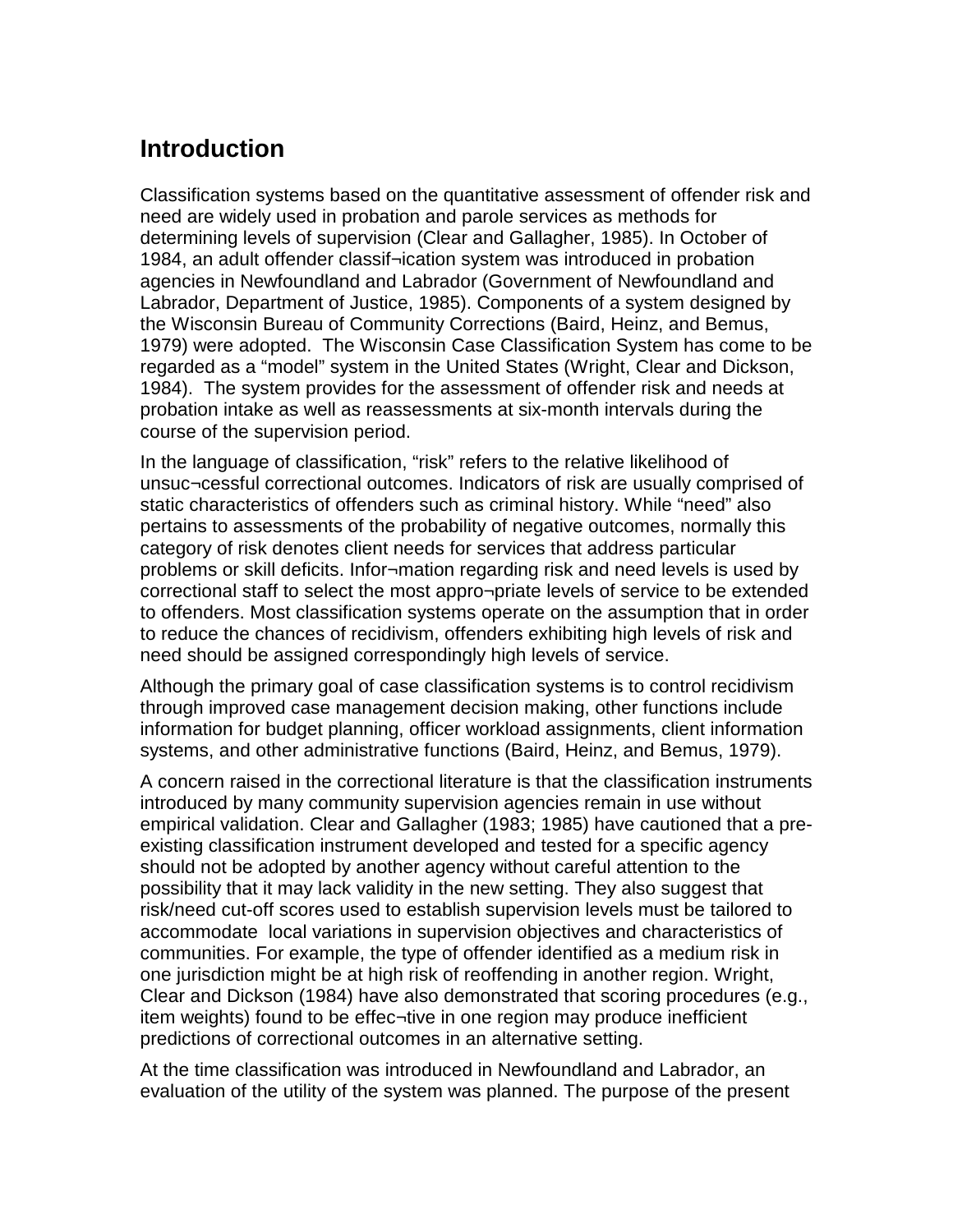report is to assess the validity of the Wisconsin risk/needs model for use in probation agencies in Newfoundland and Labrador. The validation was conducted using a sample of 200 closed probation cases for which classification and in-program recidivism data were available. The following issues are addressed in the report: the ability of risk and need scores to forecast outcome; the predictive validity of individual components of the risk/need scales, the usefulness of risk/need reassessments; and whether or not the scoring proc-edures and classifi¬cation cut-off points developed in Wisconsin are appropriate for Newfoundland probation agencies.

### **The Wisconsin Case Classification System**

The Wisconsin system yields risk and need scores based on information derived from official records and interviews conducted by correctional case management staff. The assessment is generally completed within thirty days of an offender's assignment to an officer. Total risk scores are calculated by simple summation of scores on the following eleven risk items: address changes in last 12 months; employment in last 12 months; alcohol use problems; other drug use problems; attitude; age at first conviction; prior probation/ parole; probation/parole breaches or revocations; prior convictions for indictable offences; prior/current offence types; prior/current convictionsfor assaultive offences. Each item is weighted to reflect the magnitude of its association with recidivism. In the case of assaultive offences a higher weight was selected to acknowledge the importance of public protection concerns associated with this offence.

The total need score is composed of twelve weighted items: academic/vocational skills; employment problems; financial management; marital/family relationships; companions; emotional stability; alcohol use; other drug use; mental ability; health; sexual behaviour; officer's impression of offender need. The need items are weighted to correspond to the average amount of time officers may need to devote in managing or dealing with each type of offender need. The weighting schemes used to arrive at total risk and need scores are presented in Appendix A.

The procedure for determining classification levels involves categorizing total risk and need scores into high, medium and low categories using the cut-off scores of 8 and 15 for risk and 14 and 29 for need. For individual cases, the highest level of classification observed for either risk or needs decides the offender's assignment to low, medium or high levels of supervision. An override option is exercised when court<sup>a</sup>ordered conditions specify levels of supervision or when particular information about an offender suggests a higher or lower assignment than the level identified by the classification system. Normally, the use of overrides does not exceed 10% of cases.

Reassessments of risk and need are conducted every six months so that classification levels can be appropriately adjusted to reflect the supervision progress of offenders. In addition to the components that comprise initial risk scores, reassessment incorporates the following items: current living situation; social identification; response to court ordered conditions; and use of community resources. The items, attitude, prior probation/parole periods, and prior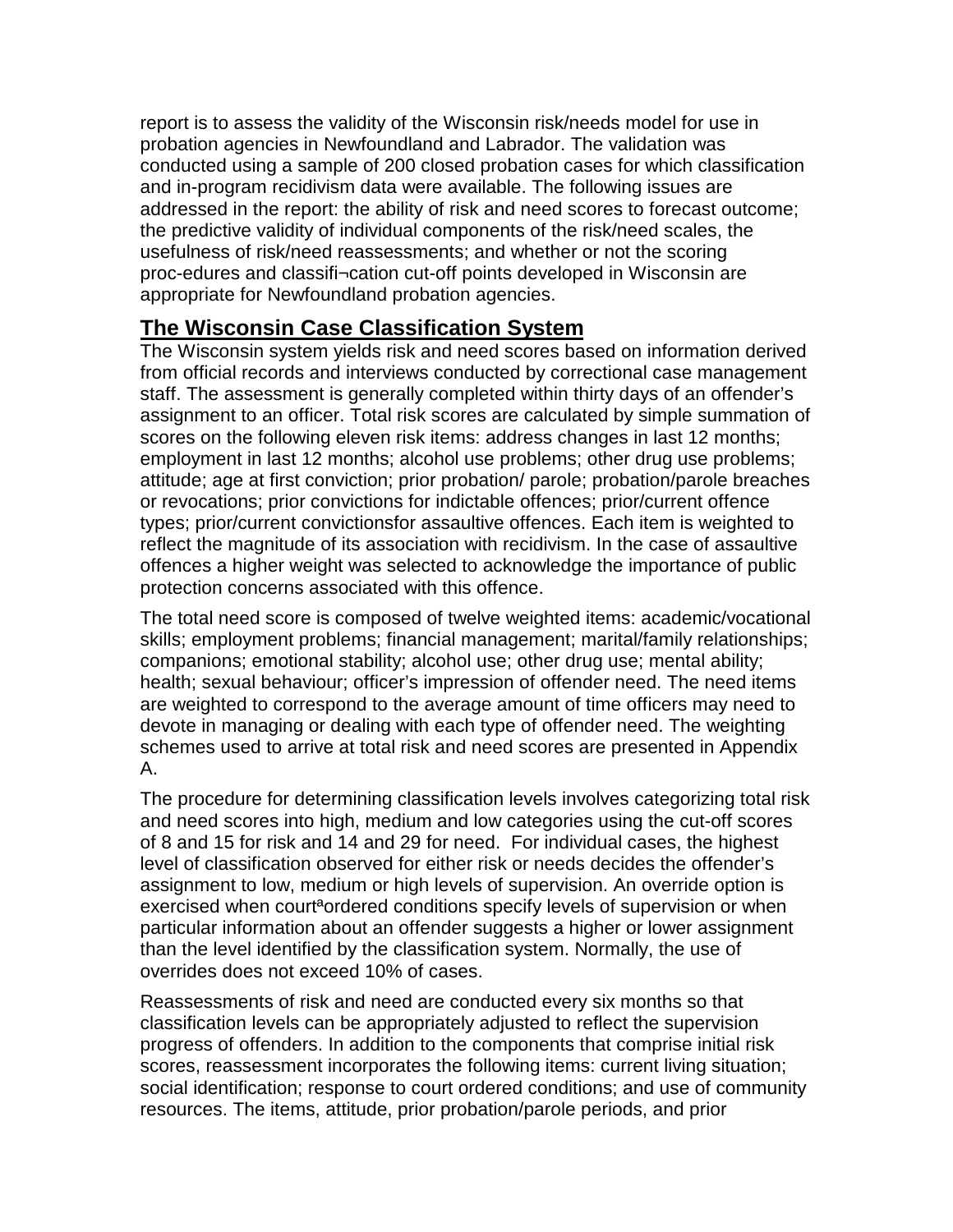convictions for assault, are excluded from the reassessment. This scoring procedure is designed to shift the emphasis from criminal history, to factors that assess the offender's response to community supervision. The items and weighting scheme for reassessment of risk are displayed in Appendix B.

Need reassessment employs the same components and weights that are used to define initial levels of need. As in the initial classification, reclass¬ification is achieved by assigning offenders to the highest level observed on either risk or need.

Baird, Heinz and Bemus (1979) have elaborated on thedevelopment of the Wisconsin model and presented some information respecting its validity. Using the three level categorization based on total risk scores, Baird and his associates were able to predict rates of probation and parole revocations for a Wisconsin sample of over 4000 cases. The overall base rate for revocations was 11% with 2%, 9%, and 26% rates for low, medium, and high risk cases respectively.

Wright, Clear and Dickson (1984) reported less favourable results for a New York sample of 366 probationers for which inªprogram information on a variety of indices of recidivism were available: new arrests for non-trivial offences; revocation; absconsions; death during criminal act. The in-program "failure" rate, as defined by the above indicators, was 30%. The New York study found no significant relationship between overall risk scores and recidivism and only three of the eleven components of risk predicted failures at levels above chance. However, Wright, Clear and Dickson (1984) noted that when the weighting of risk items was replaced with simple dichotomies, the relatio¬nship between risk level and probation failure attained significant levels.

Andrews, Kiessling, Mickus and Robinson (1985) reported simi¬lar findings in a sample of Ontario offenders. They noted that risk scores based on binary scores were consistently superior to scores based on the Wisconsin weights. Using a sample of 124 offenders with jail sentences of less than two years, the binary form of the Wisconsin risk scale correlated .31 with recidivism after an average follow-up of 707 days. In a subªsample of 87 incarcerates the binary version correlated .35 with institu¬tional custody level, .17 with early versus regular release, and -.17 with transfers to community-based residential centres.

Baird, Heinz and Bemus, (1979) have presented inter-rater reliability estimates for need scores, and have shown that needscores are positively correlated with average number of hours of supervision time. However, the relationship between need scores and correctional outcome has not been reported by the Wisconsin group.

Motiuk and Porporino (1988) employed dichotomous versions of seven Wisconsin need items in a study of 221 Canadian offenders released on parole and mandatory supervision. They also measured risk with the Statistical Information on Recidivism Scale (Nuffield, 1982), an instrument designed for use in parole. Appropriately, all of the Wisconsin need factors were significantly higher for mandatory supervision cases than for cases granted parole. Three need factors, living arrangements, companions, alcohol/drug usage were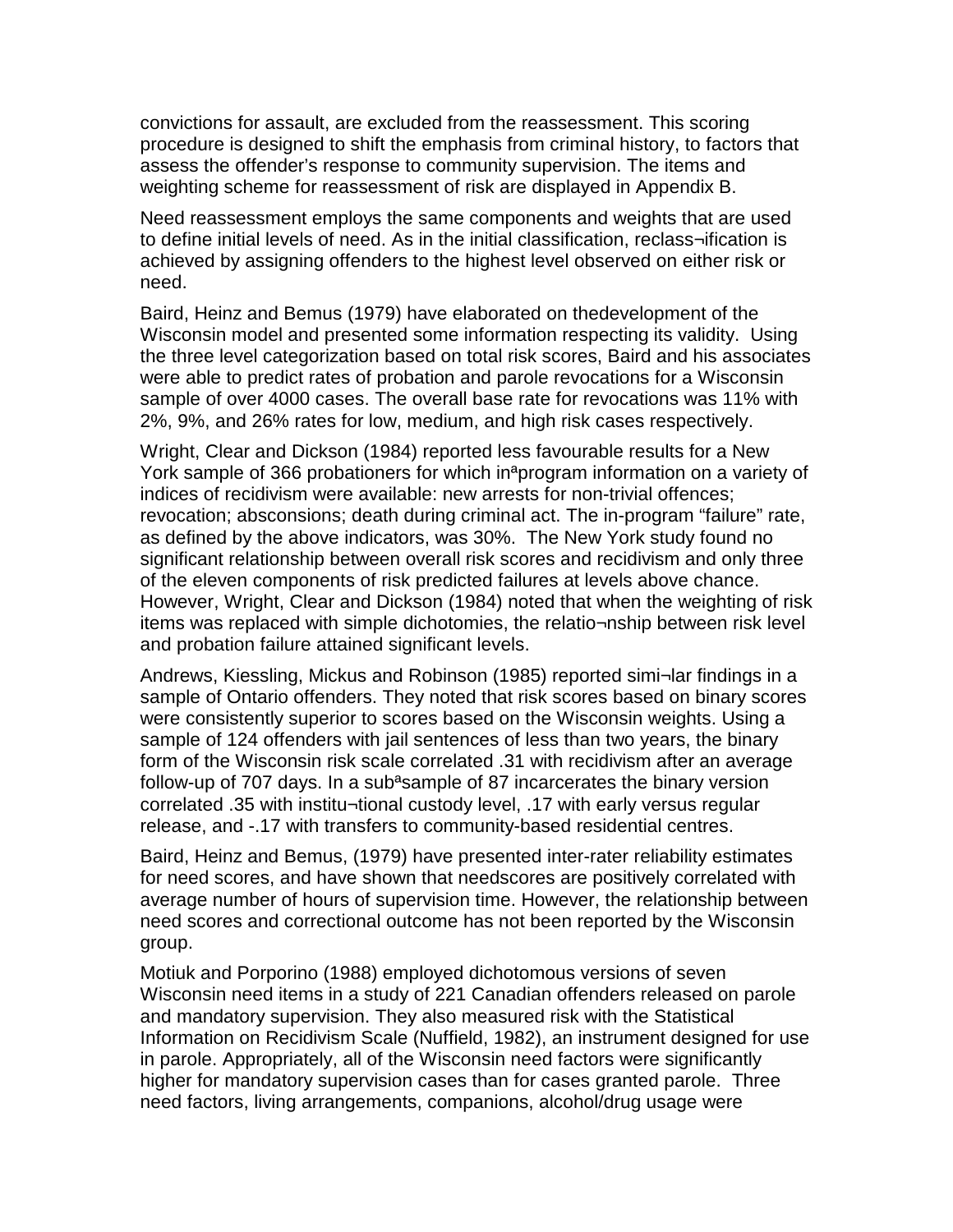significantly related to the outcome of revocations. When the total need scores were divided into four levels, the following failure rates were observed: High Needs - 78%; Medium - 57%; Low - 41%; None - 26%. Moreover, Motiuk and Porporino showed that needs scores possessed higher predictive validity than scores on the risk scale that was employed.

The Wisconsin group (Baird, Heinz and Bemus, 1979) have also reported on the validity of supervision level assignments based on combined risk/need scores. In a quasi-experimental investigation they compared matched samples of 242 probation and parole cases from two regions in Wisconsin. The experimental group received levels of service that corresponded to their risk/needs classification, while the comparison group wereclassified but received only routine super¬vision. They found that high risk/need cases belonging to the experimental group had significantly fewer in-program arrests for new offences, most serious misdemeanors reported, absconsions, and revocations, than the comparison group. Overall, 17.7% of the high risk group receiving high levels of supervision had committed new offences while on probation, compared to 37.2% of the cases for which no special supervision standards were enforced.

### **Implementation of the Wisconsin System in Newfoundland**

The Wisconsin system was introduced throughout the Community Corrections Branch of the Department of Justice of Newfoundland and Labrador beginning 15 October 1984."• The system was used for all new probation intakes receiving sentences of 3 months supervision or more. The scoring procedures and classification cut-off scores recommended by the Wisconsin research group were adopted without modification. The levels of supervision contact established for Newfoundland probation were as follows: High Risk/Needs - 2.5 hours per month including two personal contacts with a probation officer; Medium - 1 hour per month with one personal contact; Low - .5 hours per month with one personal contact every two months.

Prior to implementation, probation office staff received a three day workshop which outlined the purpose of classification and provided training in the use of the Wisconsin system. A detailed manual was compiled (Government of Newfoundland andLabrador, Department of Justice, 1985) that described the development of the Wisconsin system, scoring and classification procedures, override usage, supervision contact standards, and instructions for recording information to be used in evaluating the effectiveness of the system. Overall, the quality of the implementation of the system in Newfoundland, including accompanying manuals and the training program, was judged to be very high.

We turn now to an examination of the research component of the implementation of the Wisconsin system in Newfoundland.

### **Method**

### **Sample**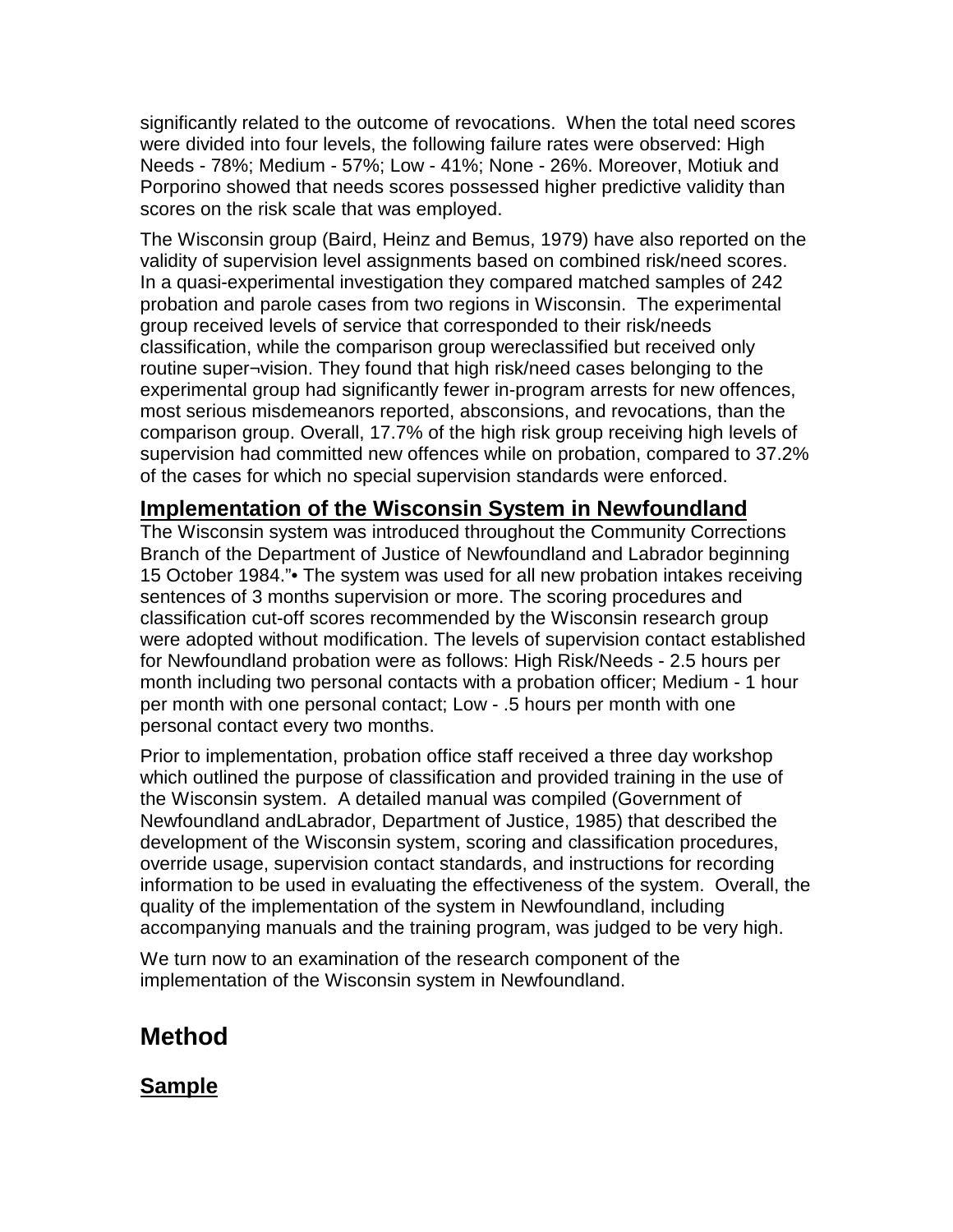The present sample is comprised of 200 Newfoundland and Labrador probationers. Following the implementation of the Wisconsin system in October 1984, risk/need assessments were completed for all new probation intake cases. The current sample represents the first 200 probation cases that were closed following the introduction of the Wisconsin system. The proba-tioners were predominantly male (87.5%) and the mean age at supervision commencement was 26.6 years (s.d.  $= 9.53$ ). Twenty<sup>a</sup>eight percent of the offenders were under the age of twenty years.

The average length of the probation sentences was 10 months (s.d.  $=$  3.53). Only 2% of the cases received sentences of less than six months duration, 30.5% received 6 months, 5.5% more than six months but less than one year, 58% one year, and 4%, more than one year. The longest probation sentence, two years, was received by only 3 probationers in the sample. In addition to probation, 23.5% of the offenders had also received a fine and 17% had received jail sentences (mean jail days  $= 68.38$ , s.d.  $= 122.3$ ). Since probationers were excluded who had not completed their sentences at the time data collection was terminated, longer probation sentences may be underrepresented in this sample.

Table 1 presents frequencies of offence types associatedwith the index probation sentences. The modal offence category was property offences (43%), however, violent offences and spousal assault together accounted for almost 20% of the offences.

| <b>The quency of Onence Types for Index Frobation Onence</b> |    |               |  |
|--------------------------------------------------------------|----|---------------|--|
| <b>Offence Type</b>                                          | n  | $\frac{9}{6}$ |  |
| Property                                                     | 86 | 43.0          |  |
| Violence                                                     | 25 | 12.5          |  |
| <b>Spousal Assault</b>                                       | 14 | 7.0           |  |
| <b>False Pretense/Fraud</b>                                  | 13 | 6.5           |  |
| Drug Offences                                                | 10 | 5.0           |  |
| Mischief/Disturbance                                         | 31 | 15.5          |  |
| <b>Provincial Statutes</b>                                   | 3  | 1.5           |  |
| Other                                                        | 18 | 9.0           |  |

#### **Table 1 Frequency of Offence Types for Index Probation Offence**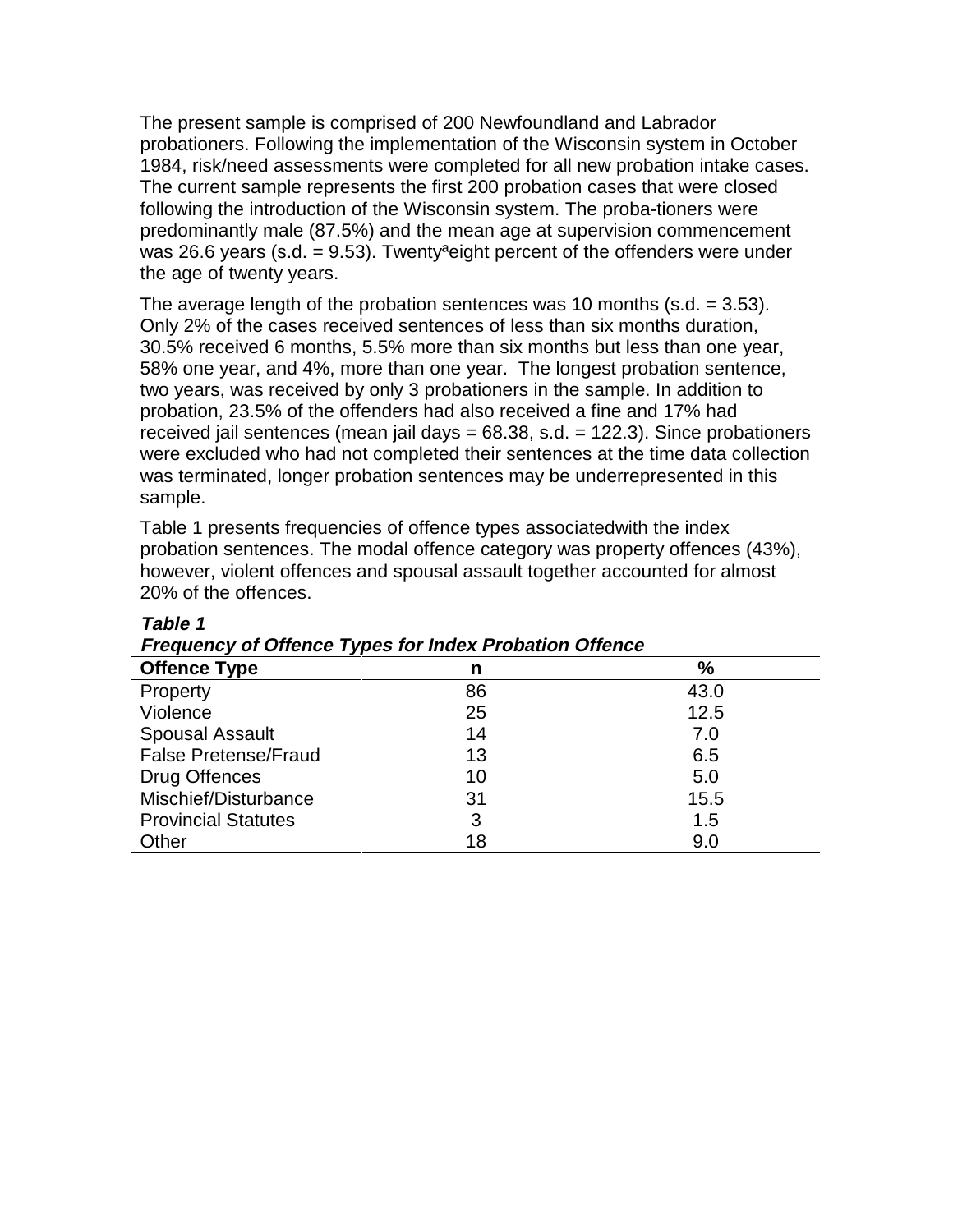### **Measures**

#### **Risk/Needs.**

Risk and need scores were calculated according to the guidelines of the Wisconsin Classification system (Baird, Heinz and Bemus, 1979), already described. The measures include the eleven components of risk and total risk scores and the thirteen components of need and total need scores (See Appendix A.). Total scores were tri¬chotomized to represent low, medium, and high risk and need cases, and a combined risk/need classification was constructed. In addition, the initial classification level, on which level of supervision decisions were based, was recorded to take into account the occurrence of overrides. Risk and need reassessment scores were also computed and a three level classification index was defined.

#### **Outcome.**

In-program recidivism constituted the principle outcome measure in this study. Evidence of recidivism included convictions for new offences committed during the probation period, as well as absconsions.

An overall outcome measure was constructed to include evidence of supervision progress and recidivism. The lowest level was used to represent the most favourable outcomes including court-ordered early terminations and cases declared administratively inactive before supervision expiry. The middle level was used for cases that completed the full supervision period without recidivating and the highest level was reserved for cases exhibiting in-program recidivism.

A third recidivism measure refers to the amount of time between probation commencement and the reoccurrence of offences for which there were convictions. This variable was measured in days. A fourth outcome index was designed to measure the relative severity of recidivistic offences. The following ordinal coding system was employed for the most serious offence committed: '0' no recidivism; '1' convictions for summary offences; '2' indictable offences including absconsions; '3' violent offences. This scale was modeled after the outcome measure employed by researchers in the development of the Wisconsin system, although the present measure was not weighted.

### **Results**

### **Risk/Needs**

Risk scores for the sample of 200 probationers ranged from 0 to 43 with a mean of 10.64 (s.d. = 9.01). Using the Wisconsin cut-off scores (Baird, Heinz and Bemus, 1979), 20% (40) fell in the highest risk category, 32% (64) in the medium, and 48% (96) in the low category. Need scores ranged from -8 to 40 with a mean of 8.25 (s.d.  $= 8.90$ ). Only 2.5% (5) of the cases were classified as high need, with the majority of cases falling into the medium (22%, 44) and low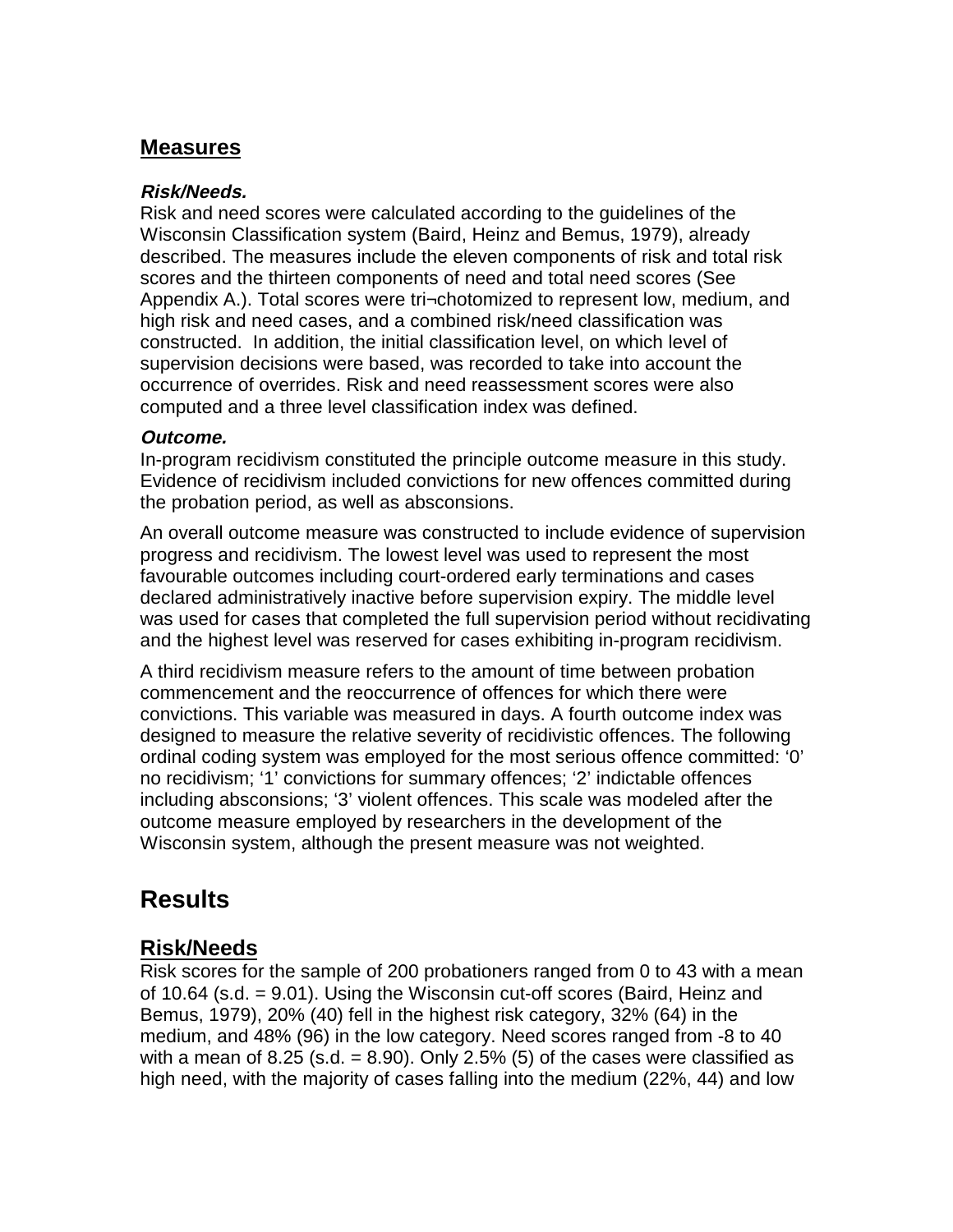(75.5%, 151) need categories. Frequencies for the individual components of risk and need are presented in Appendix C.

The distributions for risk, need, and combined risk/need levels are displayed in Table 2. The actual supervision level to which cases were assigned is also tabulated. The differences in the distributions between combined risk/need levels and actual supervision levels reflect assignments that were based on over-rides. Overrides were used to place 18 cases (9%); 28% of the overrides were assigned to levels higher than indicated by the Wisconsin scores, and 72% were assigned to lower levels.

Figure 1 presents the percentage of cases across the three levels of risk that fell within each level of need. The figure shows that the vast majority of low risk cases were also defined as low need cases. However, there is less concordance between risk and need levels for the medium and high risk cases. For example, 45% of the highest risk cases were defined as low need cases using the Wisconsin cut-off scores. The dispropor-tionately low number of cases scoring in the medium and high need range make it difficult to compare the two classification measures.

| ັ                                  | Low   | Medium | High  |
|------------------------------------|-------|--------|-------|
| <b>Risk</b>                        | 48.0% | 32.0%  | 20.0% |
|                                    | 96    | 64     | 40    |
| <b>Need</b>                        | 75.5% | 22.0%  | 2.5%  |
|                                    | 151   | 44     | 5     |
| <b>Risk/Needs</b>                  | 45.5% | 33.5%  | 21.0% |
|                                    | 91    | 67     | 42    |
| <b>Actual Level of Supervision</b> | 46.5% | 33.0%  | 20.5% |
| Assigned                           | 93    | 66     | 41    |

#### **Table 2 Percentage Distributions for Combined Risk/Need Levels and Level of Supervision Assignments**

At least one risk/need reassessment was recorded for 108 of the 200 cases (54%). Only data on the final reassessment will be presented. On average, the final recorded reassessment was completed  $7.7$  (s.d. = 2.92) months after the intake assessment.

In 27% of the reclassified cases, reassessments had been conducted at approximately the same time as the termination of the probation period, or after a first reconviction had been officially recorded. The risk and need reassessment levels and combined risk/need levels are shown in Table 3. The most notable feature in these distributions is the large proportion of cases that were assigned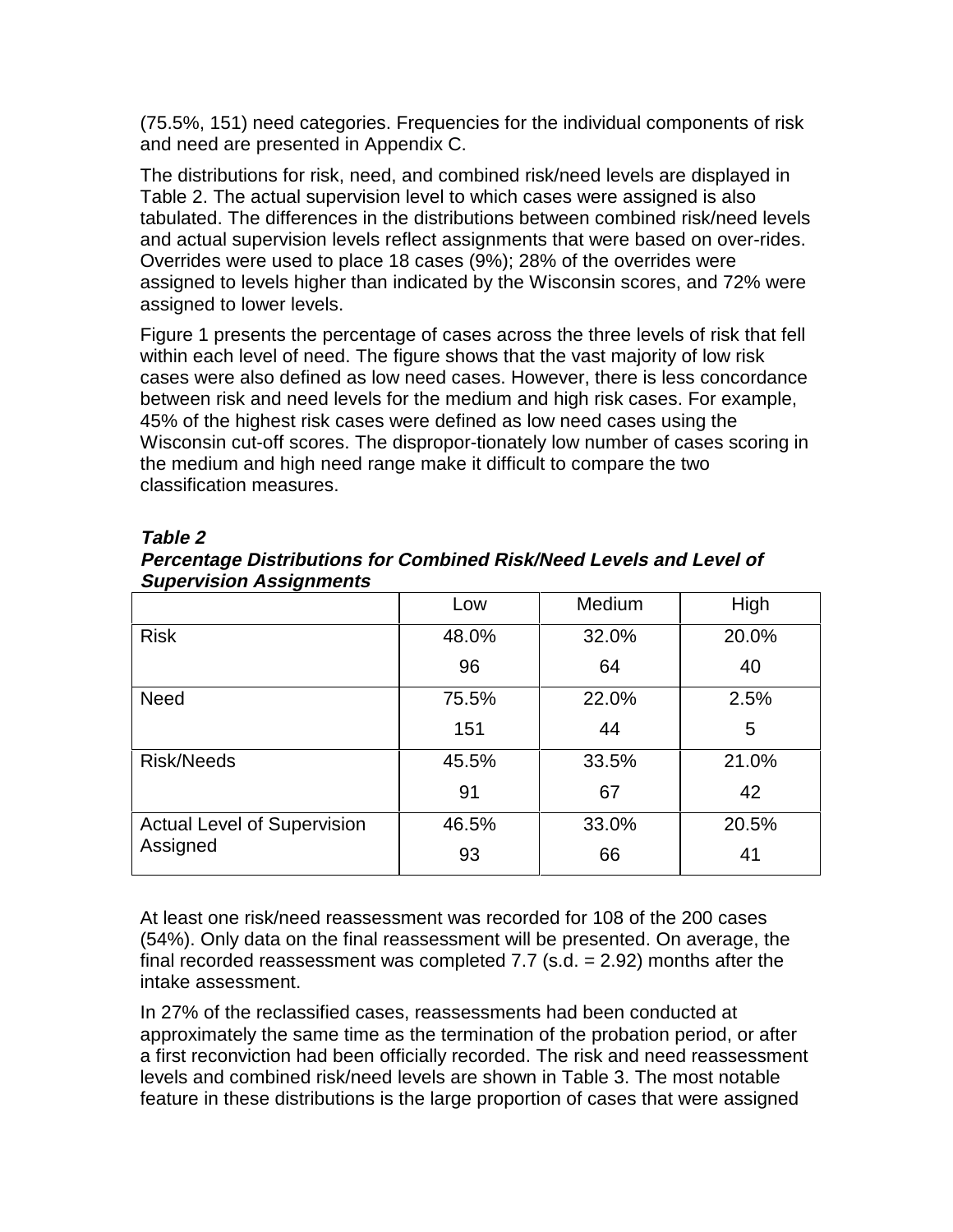to the lowest levels of risk and need. Only 10% of the cases were defined as high risk/need cases after reclassification.

Initial classifications and reclassifications based on combined risk/needs scores are crosstabulated in Table 4. In 34% of the 108 cases, reassessment resulted in assignments to lower supervision levels, while only 11% were reassigned to higher levels.

### **Outcome**

Only 10.5% (21) of the cases exhibited evidence of recidivism during the probation supervision period. Three of the recidivists were convicted for more than one in-program offence. Early terminations were given in 30.5% (61) of the cases prior to their official sentence expiration dates. Only one case received a court-ordered termination with the remaining cases designated as administratively inactive. The majority of cases (59%, 118) involved probationers who completed their full probation term without becoming reinvolved in criminal activity.

The average number of days between supervision commencement and the commission of a first new offence was 272 days (s.d.  $= 101$ ), although data were not complete on 6 of the 21 recidivists. In 60% of the cases for which data were available, the first reoffence took place at least ten months after the beginning of the supervision period.

Figure 2 on the following page summarizes the outcomes that were observed for this sample of Newfoundland probationers.



### **Figure 1 Risk Levels by Need Levels**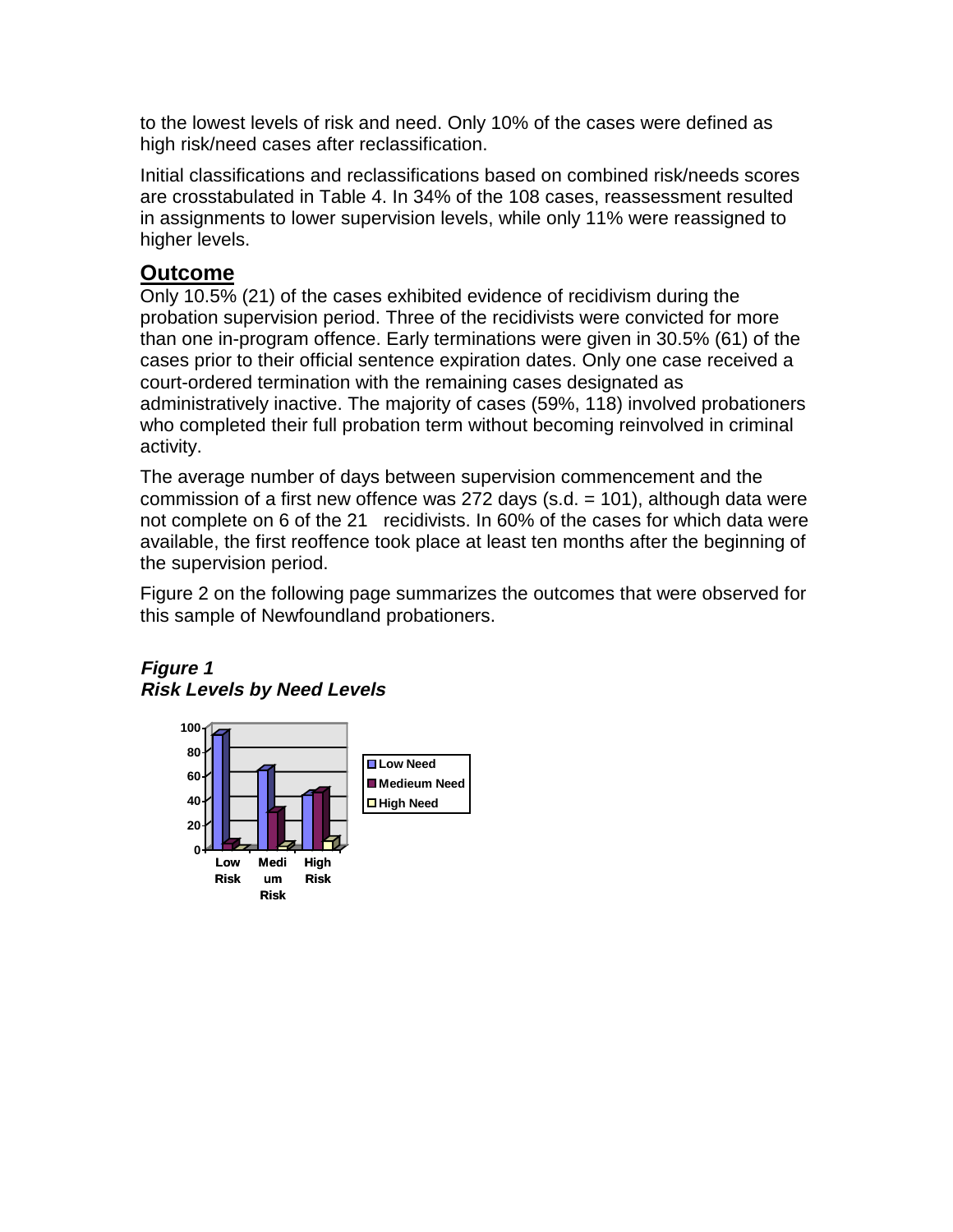#### **Figure 2 Breakdown of Probation Outcomes**

| Non-Recidivists          | <b>Recidivists</b>      |
|--------------------------|-------------------------|
| 89.5%                    | 10.5%                   |
| (179)                    | (21)                    |
|                          | 40% Summary Offences    |
| 34% Early Terminations   |                         |
|                          | 55% Indictable Offences |
| 66% Regular Terminations |                         |
|                          | 5% Violent Offences     |

#### **Table 3**

#### **Percentage Distributions for Risk/Need Reassessments**

| --- 2             |       |        |       |
|-------------------|-------|--------|-------|
|                   | Low   | Medium | High  |
| Reassessments     |       |        |       |
| <b>Risk</b>       | 65.7% | 24.1%  | 10.2% |
|                   | 71    | 26     |       |
| <b>Need</b>       | 82.0% | 17.1%  | 0.9%  |
|                   | 91    | 19     |       |
| <b>Risk/Needs</b> | 63.0% | 26.9%  | 10.2% |
|                   | 68    | 29     |       |

#### **Table 4**

#### **Intake Supervision Levels by Supervision Levels at Reassessment**

|              |        | Intake |        |
|--------------|--------|--------|--------|
|              | Low    | Medium | High   |
| Reassessment |        |        |        |
| Low          | 88.0%  | 48.5%  | 32.0%  |
|              | 44     | 16     |        |
| Medium       | 10.0%  | 33.3%  | 52.0%  |
|              | 5      |        | 13     |
| High         | 2.0%   | 18.2%  | 16.0%  |
|              |        | 6      |        |
|              | 100.0% | 100.0% | 100.0% |
|              | 50     | 33     | 25     |

The distribution for severity of the most serious in-program offence indicated that only one of the 21 probationers was convicted for a violent offence. Eleven of the reoffenders (55%) committed indictable offences, including five cases of absconsion. Forty percent (8) of the reoffences were classified as summary offences. Information on offence type was unavailable for one of the recidivists.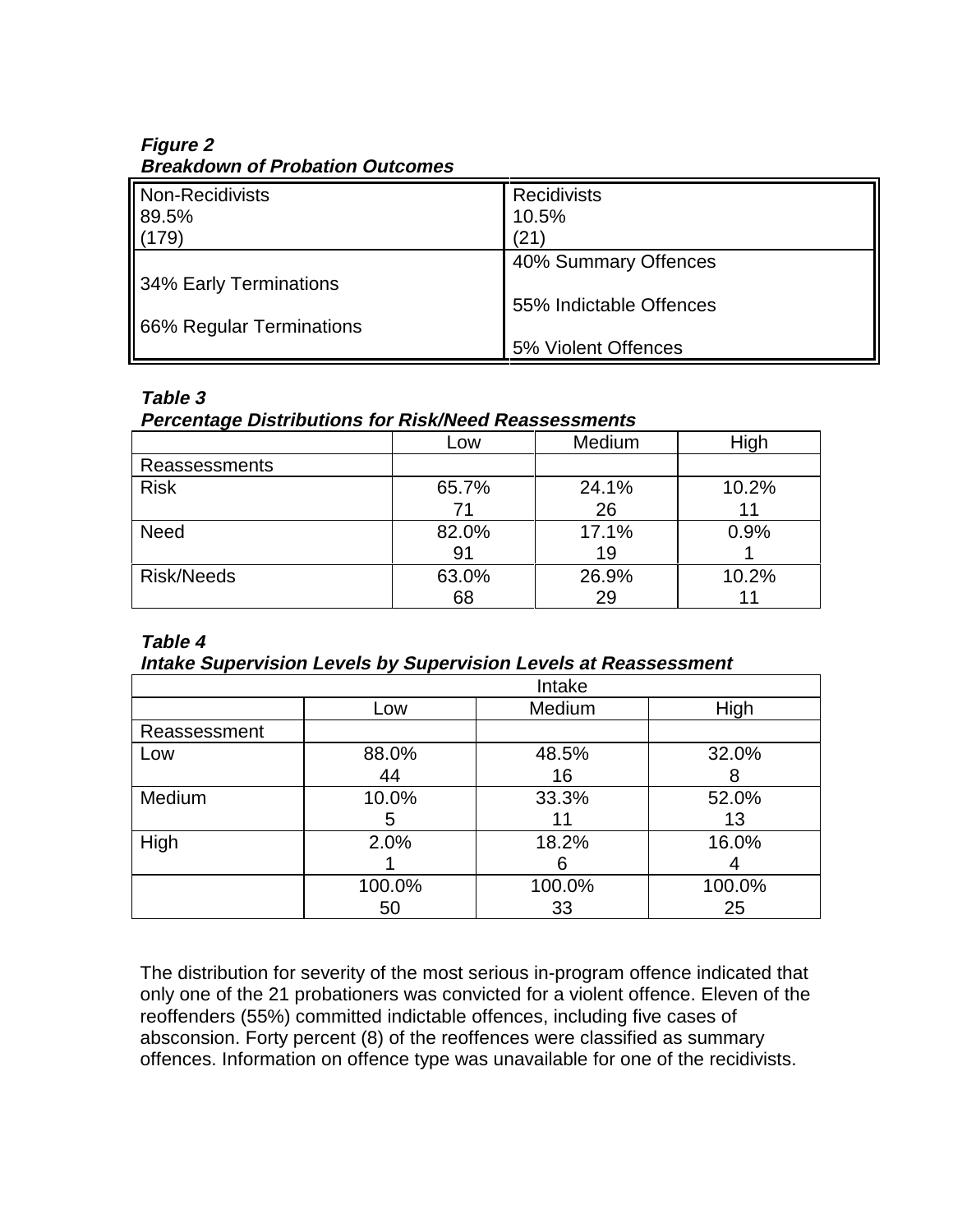|                                    | Low    | Medium | High        |
|------------------------------------|--------|--------|-------------|
| <b>Risk</b>                        | 3.1%   | 17.2%  | 17.5%***    |
|                                    | 3/96   | 11/64  | 7/40        |
| <b>Need</b>                        | 7.3%   | 20.5%  | 20.0%**     |
|                                    | 11/151 | 9/44   | 1/5         |
| <b>Risk/Needs</b>                  | 2.2%   | 16.4%  | 19.0%***    |
|                                    | 2/91   | 11/67  | 8/42        |
| <b>Actual Level of Supervision</b> | 3.2%   | 16.7%  | $17.1\%***$ |
| Assigned*                          | 3/93   | 11/66  | 7/41        |

#### **Table 5 Recidivism Rates (%) by Wisconsin Risk and Need Levels**

\*Level of Supervision Assigned includes overrides.

 $*$ *r* $> 0.05$ 

\*\*\*p < .01

### **Validity of the Wisconsin Classifications**

Recidivism rates across levels of risk, need, combined risk/needs and actual levels of supervision assigned are presented in Table 5. In all of the comparisons, differences in recidivism rates across the levels of risk and need were larger than would be expected by chance. However, the figures in Table 5 reveal that the differences in recidivism are mainly attributable to the difference between low risk and needs cases versus cases classified at the medium and high levels. A separate set of analyses showed no significant differences when the medium and high risk groups were compared for each of the risk and need measures presented in Table 5. While it appears that the scales are very effective in predicting success for low risk cases, no discrimination between medium and high risk cases was achieved.

| Level of Jupervision Assigned by Overall Outcome |        |        |        |
|--------------------------------------------------|--------|--------|--------|
|                                                  | Low    | Medium | High   |
| Early                                            | 50.5%  | 10.6%  | 17.1%  |
| Terminations                                     | 47     |        |        |
| Regular                                          | 46.2%  | 72.7%  | 65.9%  |
| <b>Terminations</b>                              | 43     | 48     | 27     |
| <b>Recidivists</b>                               | 3.2%   | 16.7%  | 17.1%  |
|                                                  | 3      | 11     |        |
|                                                  | 100.0% | 100.0% | 100.0% |
|                                                  | 93     | 66     |        |

### **Table 6**

**Level of Supervision Assigned by Overall Outcome**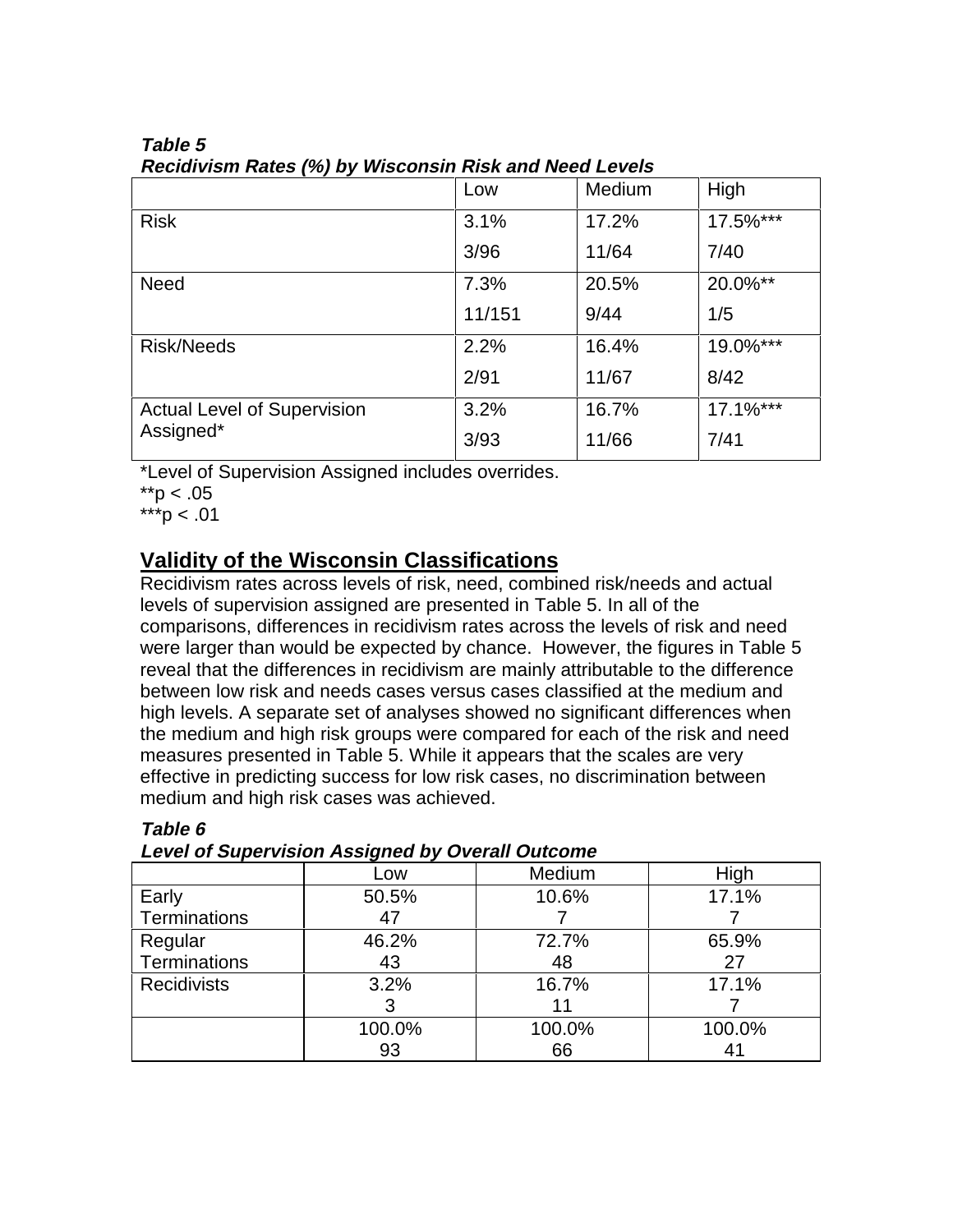Initial level of supervision assignment was also examined in relation to overall outcome, the measure which ranks outcome on a three-level continuum ranging from early termination to the commission of a new offence. This analysis is summarized in Table 6. While the figures show similar distributions on the three outcome categories for the medium and high risk groups, low risk cases were less likely to reoffend and much more likely to be granted early terminations. Seventy-seven percent of the 61 early terminations were granted to cases initially assigned low levels of supervision. The figures in Table 6 demonstrate that in addition to predicting recidivism, the Wisconsin Risk/Needs classification system predicts cases that are likely to make sufficient progress during supervision to warrant early terminations.

The possibility existed that the relationship between the risk/need classification indices and recidivism may have been confounded by the relationship between length of probation sentence and risk/need scores. For example, higher risk cases may have been exposed to longer follow-up periods, and therefore, may have had more opportunity to become reengaged in criminal behaviour during their periods of supervision. Further statistical analyses led to the conclusion that the relationship between risk/need classification and recidivism could not be explained by the variation in follow-up times. The absence of this confounding influence was also observed when the three-level overall outcome measure was used as the criterion.

Risk and need were also examined in relation to the two remaining outcome measures, severity of first reoffence and time to first reoffence. For these analyses correlation coefficients were computed within the subsample of 21 recidivists. Data on days to first offence were only available for 15 cases, and the severity of the reoffence was not known for one of the recidivists. For the most part, the correlations between the reoffence measures and risk, need, and combined risk/need levels were statistically insignificant and of low magnitude."• The only significant correlation involved number of days to first in-program offence, which was negatively correlated with need level (-.61).

| Low   | Medium | High    |  |
|-------|--------|---------|--|
|       |        |         |  |
| 2.8%  | 38.5%  | 54.6%*  |  |
| 2/71  | 10/26  | 6/11    |  |
| 11.0% | 36.8%  | 100.0%* |  |
| 10/91 | 7/19   | 1/1     |  |
| 1.5%  | 37.9%  | 54.5%*  |  |
| 1/68  | 11/29  | 6/11    |  |
|       |        |         |  |

#### **Table 7 Recidivism Rates (%) by Risk and Need Reassessment Levels**

 $* p < .01$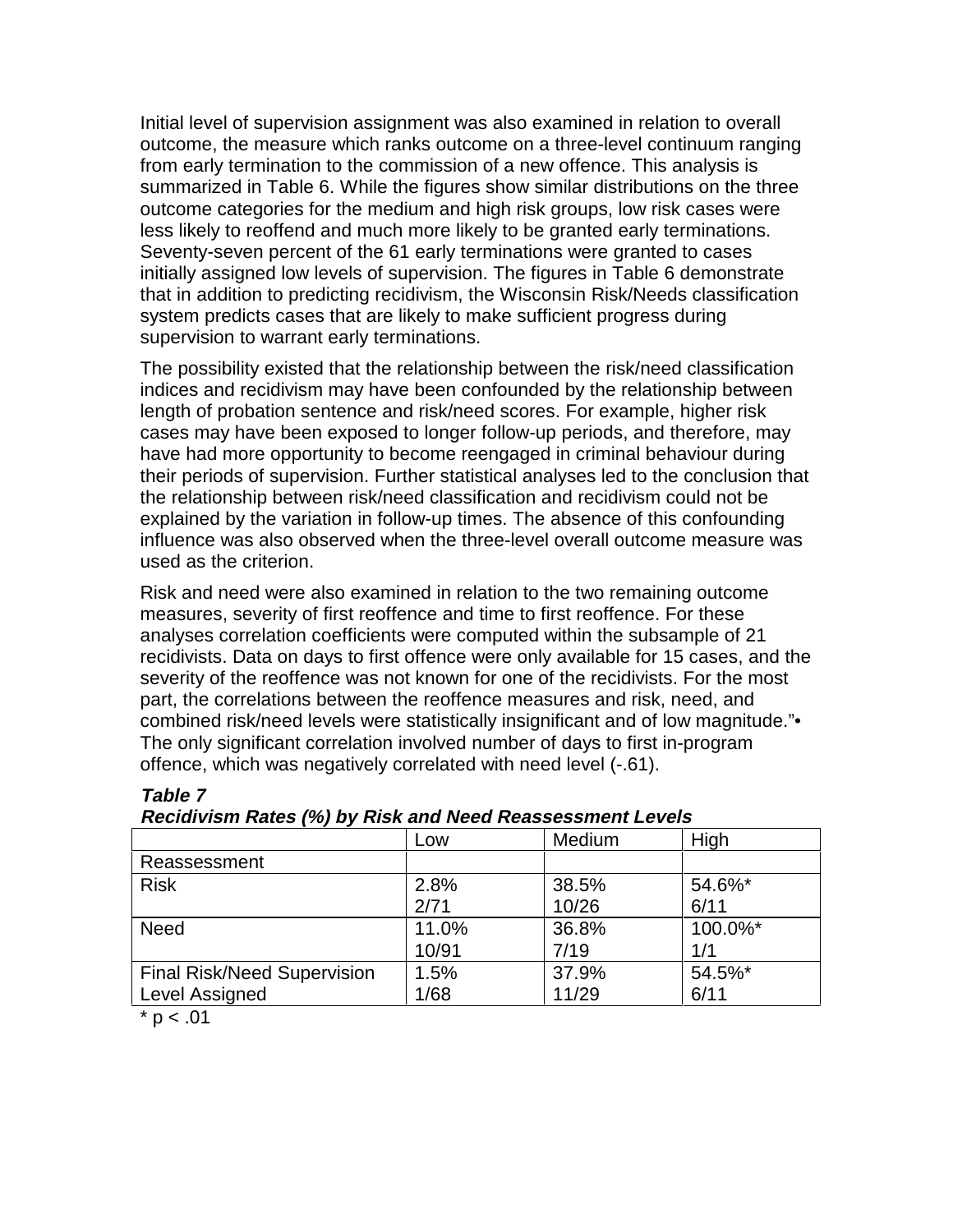This suggests that higher need recidivists reoffended earlier in their probation terms than lower need recidivists. Given the small sub-sample of recidivists, findings from these analyses should be regarded as tentative

### **Validity of Reclassifications**

l

The predictive validity estimates for risk/need reclassifications were superior to those reported for the intake classifications. Table 7 displays recidivism rates across thelevels of reassessed risk and need. The recidivism rate for this subsample of reassessed probationers was 16.7% (18/108). Inspection of Table 7 shows a linear pattern of relationship between risk/need reassessment levels and recidivism. The figures reveal that medium and high risk cases could be differentiated when risk/need reclassifications were used to predict recidivism.

It is possible that the predictive validity of the reclassifications may have been inflated because some of the reassessments occurred at the same time or after an outcome had been determined. As noted earlier, in 27% of the cases reassess-ment was conducted at the time active supervision was terminated,

or after an offence had been recorded. Statistical analyses were carried out to assess the degree of reactivity operating in these reassessments. Results suggested that while the relationship between risk/need reassessments and recidivism may have been somewhat inflated for those cases that were reassessed at the time an outcome had been recorded, the link between reassessment scores and recidivism remained strong. $<sup>1</sup>$ </sup>

### **Validity of the Individual Risk/Need Components and Total Scores**

Up to this point our analyses have focused on the validity of the risk/need classification system. However, the validity of the elements used to derive risk/need classification levels also deserve attention. Here we examine the relationships between recidivism and the individual risk and need components, as well as the total risk and need scores. These analyses address questions concerning the relative importance of the various components of the classification system.

A series of analyses were conducted to determine whether or not the individual components of risk and need were predictive of recidivism.<sup>2</sup> Recidivists and nonrecidivists differed on 5 of the 11 risk items. Recidivists had more prior indictable offences, previous periods of probation or parole, and prior breaches. In addition, non-recidivists had been employed for longer periods and were older at the time of their first convictions. Companions and drug involvement were the only need

<sup>1</sup> The coefficient between risk/need reclassification level and recidivism was .53 for the larger sample of 108 reassessed probationers. When we recomputed the coefficient based on the smaller sub-sample of probationers for which reassessments had been completed prior to the recording of an outcome  $(n - 78)$ , it decreased only slightly to .47.â  $2$ The Chi-square test was employed for these analyses.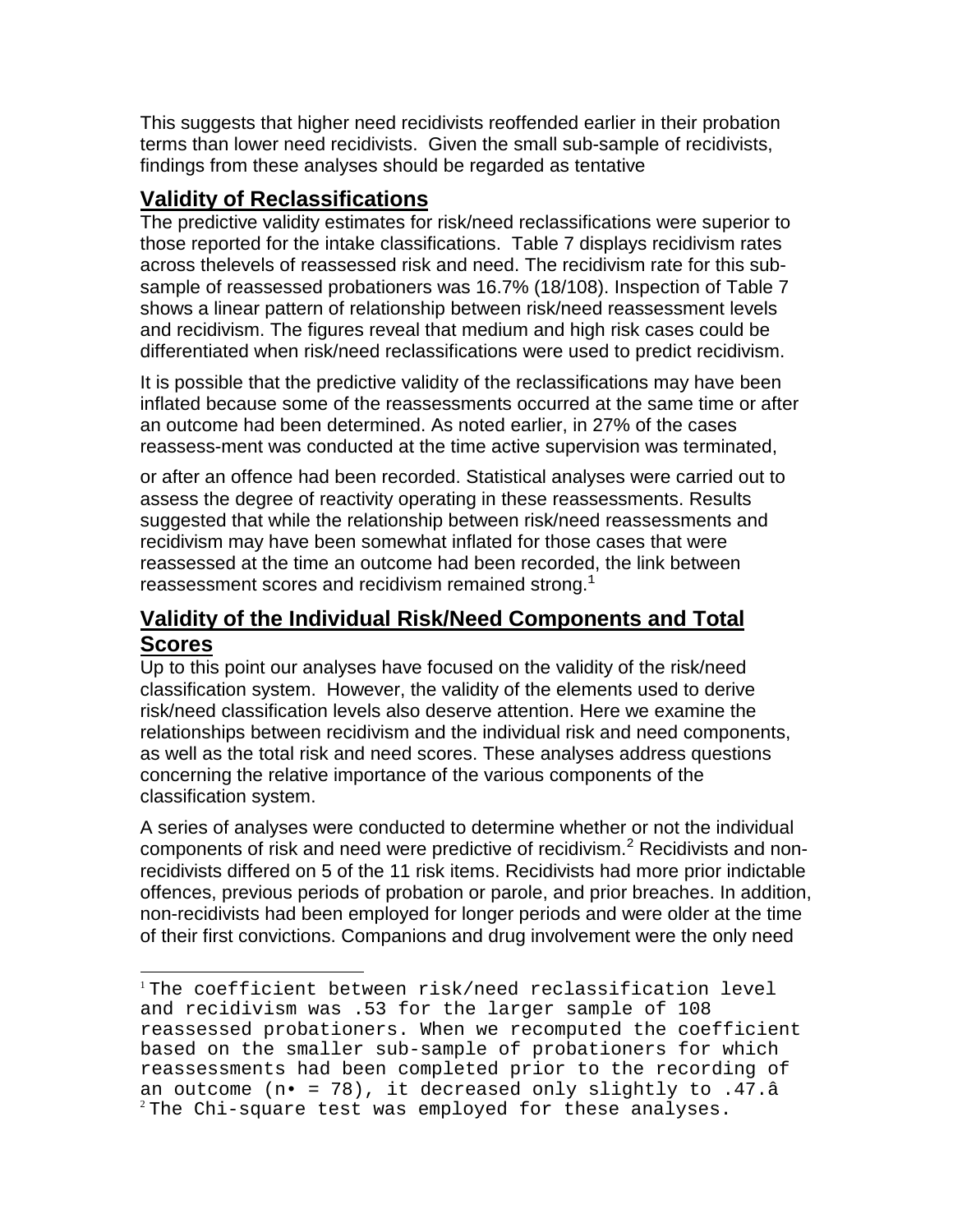items on which the two groups differed. Recidivists were reportedto have more negative influences from companions and experienced greater dis¬ruption in functioning as a result of drug involvement. A summary of the item analyses are included with Appendix C.

Further analyses were aimed at examining the correlations between recidivism and the total risk and need scores. Recidivism was significantly correlated with both risk ( $r = .21$ ) and need ( $r = .14$ ), although the magnitude of the correlations was low. Overall outcome, which includes the category of early termination, was also significantly related to the total risk and need scores. The coefficients were .27 for risk and .30 for need. Recidivism was more highly correlated with the total reassessment scores; .48 with risk and .33 with need. The highest correlations were observed when overall outcome was used as the criterion with risk and need reassessment scores. These coefficients reached levels of .56 and .55 for risk and need respectively.

An important question concerns the degree of overlap between total risk and need scores. We have already seen that cases defined as low risk using the Wisconsin cut-off scores also tend to be defined as low in need. However, the cut-off scores for need resulted in very few cases assigned to the high need level. The correlation between total risk and need scores provides an alternative method of assessing the association between the two indices. The correlation coefficient for total risk and need scores was .59, indicating considerable overlap in the scales.

To summarize, total risk and need scores were correlated with recidivism at comparable levels, although it appears that risk contains slightly more predictive information. Total risk and need scores were also found to be correlated. Not surprisingly, reassessments were more predictive of outcome than intake assessments of risk and need.

### **Alternative Scoring Procedures**

An issue raised by previous research concerns the importance of evaluating the appropriateness of cut-off scores and item weighting schemes when an instrument is introduced in a new setting. Therefore, we conducted exploratory analyses to determine whether or not the recommended scoring procedures maximized the predictive potential of the scales for use in Newfoundland probation. Particular concerns raised by the data presented thus far are that very few cases were defined as high in need, and that cases assigned to medium and high levels of supervision at intake exhibited the same recidivism rates.

An attempt was made to select new cut-off scores in a manner that would limit any changes to caseload time requirements. In other words, a classification scheme that assigned a large proportion of low risk/need cases was considered more desirable than a scheme that would assign the majority of cases to intensive supervision. New cut-off scores were chosen after the crosstabulation between total risk and need scores was examined. The new cut-off scores yielded a two-level classification scheme("low" versus "high" risk/needs). Low risk cases were defined by scores of 13 and below and high risk cases were defined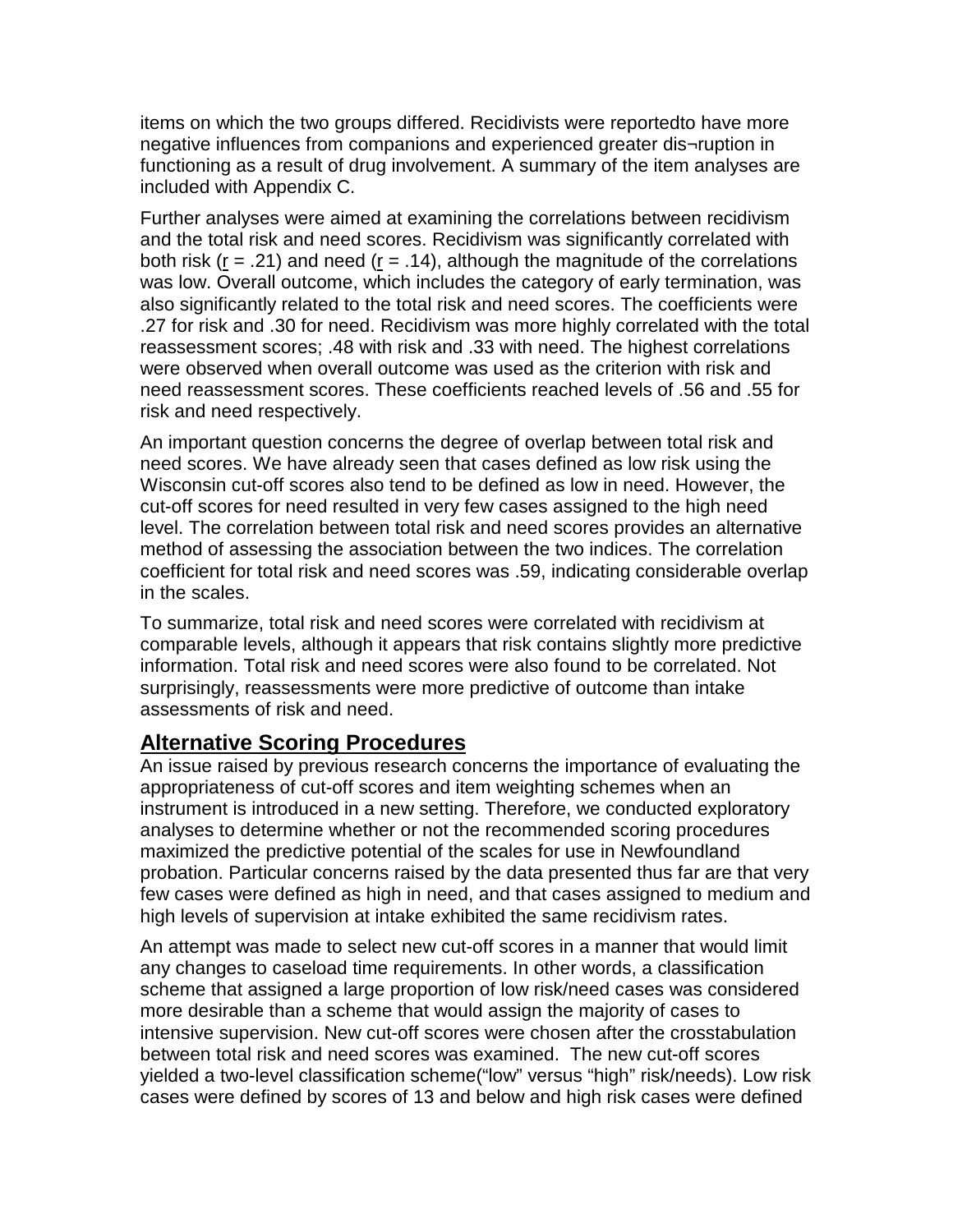by scores of 14 and above. For need levels, probationers scoring below 14 were defined as low need and those scoring 15 and above were defined as high need.

|             | Low    | High    |
|-------------|--------|---------|
| <b>Risk</b> | 8.7%   | 16.0%   |
|             | 13/150 | 8/50    |
| <b>Need</b> | 7.3%   | 20.4%** |
|             | 11/151 | 10/49   |
| Risk/Need   | 7.0%   | 16.7%*  |
|             | 9/128  | 12/72   |

**Table 8 Recidivism Rates (%) by Recoded Risk and Need Levels**

 $*{\rm p\bullet} < .05$ 

 $*^{*}$ p $\bullet$  < .01

Recidivism rates for recoded levels of risk, need, and risk/ need combined are presented in Table 8. The classification scheme based on the new cut-offs did not yield improvements in the prediction of recidivism. Increasing the number of assignments to the low risk/need category resulted in an increase in recidivism for this group. This constitutes a rise of close to 5% over the recidivism rate predicted by the actual level of supervision assigned by probation officers using the original Wisconsin cut-offs. Estimates of changes in workload time indicated that a slight increase in the average number of hours of supervision per month could be expected if the new cut-off scores were implemented. $3$  It appears that the original Wisconsin cut-off scores are suitable for this Newfoundland and Labrador sample. $4$ 

l <sup>3</sup> The estimates were based on the assumption that all 200 probationers would be actively supervised for the full length of their probation sentences. It was further assumed that cases assigned to "low" supervision would require .5 hours of probation officer time per month, and "high" supervision cases would require 2.5 hours per month. A total of 2275 probation officer hours would be devoted for this sample of 200 cases if the original Wisconsin cut-off points were employed, compared to 2585.5 hours using the new cutoffs.

<sup>&</sup>lt;sup>4</sup> Alternative three-level cut-off points were also explored. While this method yielded more efficient predictions, a disproportionately low number of cases were assigned to the "low" supervision category. Using the cut-offs of 8 and 10 for risk and 3 and 14 for need, the combined risk/need classification assigned only 39 cases to the low category, 75 cases to the medium category and 86 to the high category. The recidivism rates for the three levels were 0%, 6.7%, and 19% respectively. Unfortunately, one of the impli¬cations of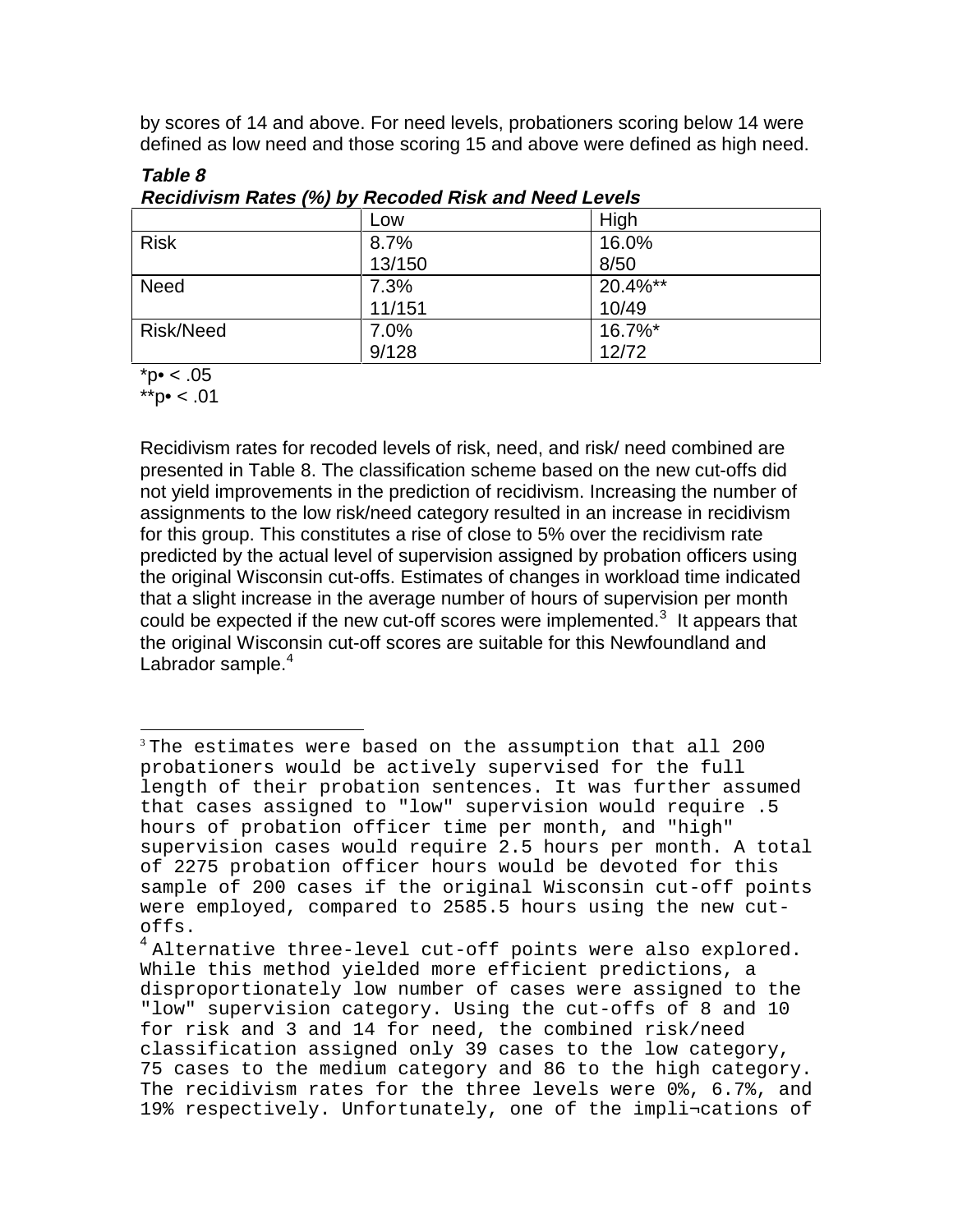A second scoring issue that was explored pertains to the usefulness of the item weights used to calculate total risk and need scores. The Wisconsin weights were replaced with "yes/no" or "binary" items. Each item was scored '1' or '0' to indicate the presence or absence of offender characteristics and problems along the various dimensions of risk and need. The binary items were added to form total risk and need scores and the totals were divided into two levels in a manner that produced assignments of at least half of the cases to the low risk/need categories.

The binary risk and need items are examined in relation to recidivism in Appendix C, where comparisons are also made with the original items using the Wisconsin weights. The two patterns of results did not vary remarkably.

**Table 9 Recidivism Rates (%) by Binary and Weighted Versions of Risk and Need Levels**

|                  | Low      | High    |
|------------------|----------|---------|
| Risk             | 5.5%     | 24.1%   |
|                  | (8/146)  | (13/54) |
| <b>Need</b>      | 7.3%     | 17.5%   |
|                  | (10/137) | (11/63) |
| <b>Risk/Need</b> | 4.2%     | 19.5%   |
|                  | (5/118)  | (16/82) |

 $*$ p < .05  $*$ <sub>r</sub> $> 01$  $***p < .001$ 

Recidivism rates for the risk and need classification levels based on the binary items are tabulated in Table 9. The most notable finding was that the classification based on binary items resulted in an increase in the number of low risk/need cases with reoffences. Generally, there was little evidence to suggest that the binary weighting scheme was an improvement over the original Wisconsin weighting system. Workload projections also implied an increase in total supervision time per month if the unweighted coding scheme was introduced.<sup>5</sup>

# **Discussion**

l this improvement in predictive efficiency would be a substan¬tial increase in average workload time.

 $5$  Experimentation with three-level risk/need cut-off points for the binary version totals produced more efficient predictions but also implied a dramatic increase in supervision time.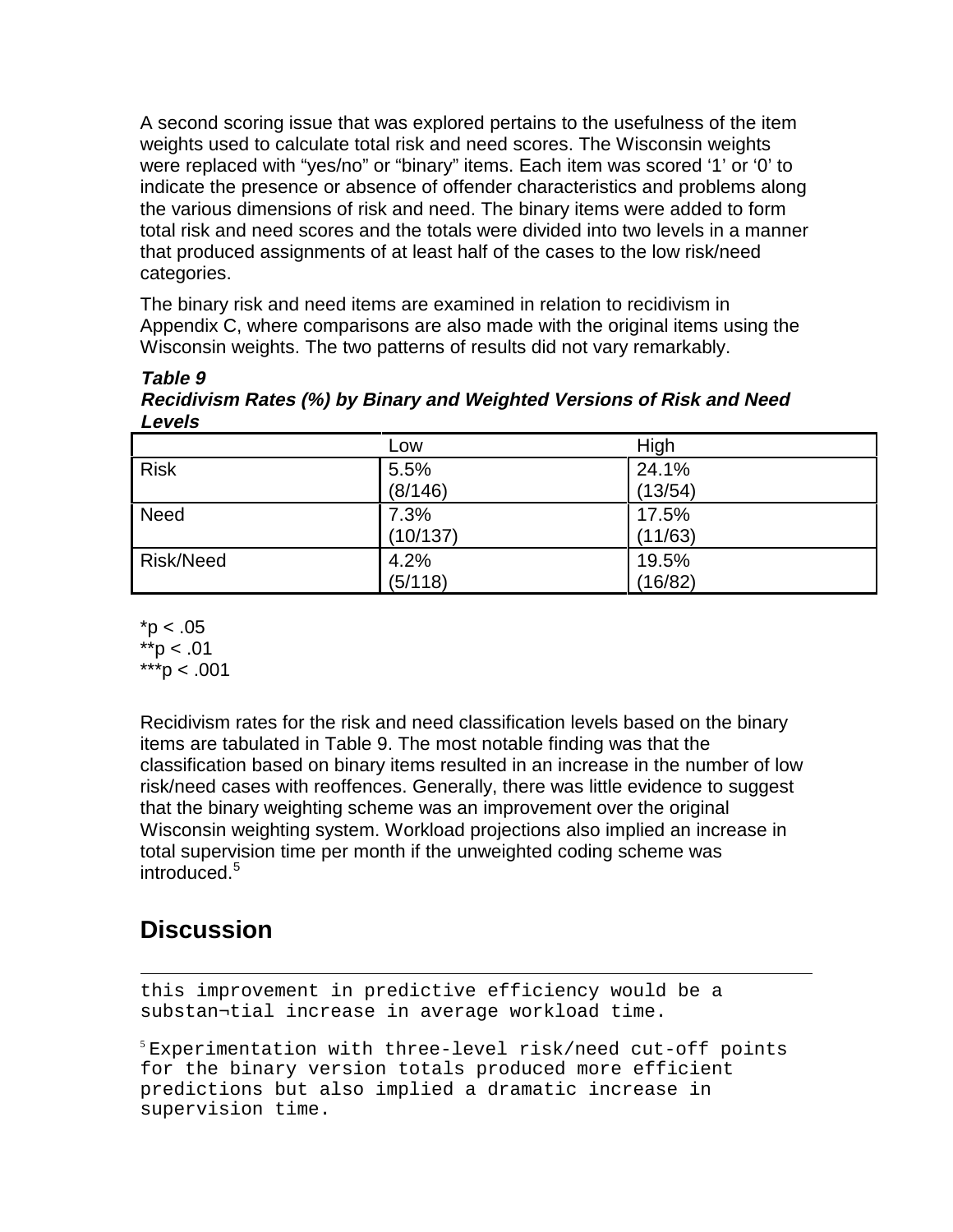The Wisconsin risk/need classification measures demonstrated adequate predictive validity for this sample of Newfoundland and Labrador probationers. Recidivism was predicted at statistically significant levels despite the low base rate observed for this small sample. The Wisconsin system performed particularly well at correctly identifying low risk probationers who would not reoffend during their terms of probation. The accuracy of prediction for low risk cases is even more impressive when it is considered that almost 50% of the cases were assigned to low levels of supervision. While it had been predicted that cases assigned to medium levels of supervision would recidivate at lower rates than cases designated as high risk, differences between the two groups did not emerge.

The classification instrument forecasted supervision pro-gress and confirmed that early terminations of probation supervision were being reserved for cases exhibiting low risk and needs. There was less conclusive evidence of predictive validity when days to first in-program offence, and the severity of the most serious in-program offence were employed as outcome criteria.

As expected, risk and need reassessments were superior predictors of recidivism than intake assessments. Recidivism rates increased in a linear fashion with final supervision level assignments based on reassessments. In contrast to the resultsreported for the intake risk and need indices, recidivism rates differed for medium and high levels of supervision at reassessment. The magnitude of the correlations between total reassessment scores and recidivism was also considerably larger than those observed for intake scores. The evidence points very clearly to the value of conducting reassessments on a routine basis during the management of the probation sentence. It is possible that reassessments will help compensate for the poorer discriminations made between medium and high risk cases at intake. Therefore, to reap the full benefits of the classification system, reassessments should become more routine in practice.

Assessments of the predictive validity of individual risk and need items indicated that a third of the items were significantly related to recidivism. Five risk items predicted recidivism. However, of the fourteen need items, com¬panions and drug involvement were the only items that significantly differentiated between recidivists and non-recidivists. Nevertheless, it should be recalled that aggregated risk and need scores did forecast recidivism. Unless cross-validation based on new data indicated otherwise, it would not be advisable to delete any of the items from the total risk and need scores. The statistically insignificant items may have more predictive validity in relation to post-program recidivism or other correctional outcome criteria not investigated here. A major strength of risk assessment using multiple predictors is that allocation of supervision levels can be based on a broad sampling of potential predictors of outcome.

Contrary to expectations, risk and need did not differ in their contributions to the prediction of recidivism. Earlier evidence (Motiuk and Porporino, 1988) suggested that need accounts for a larger proportion of the variability in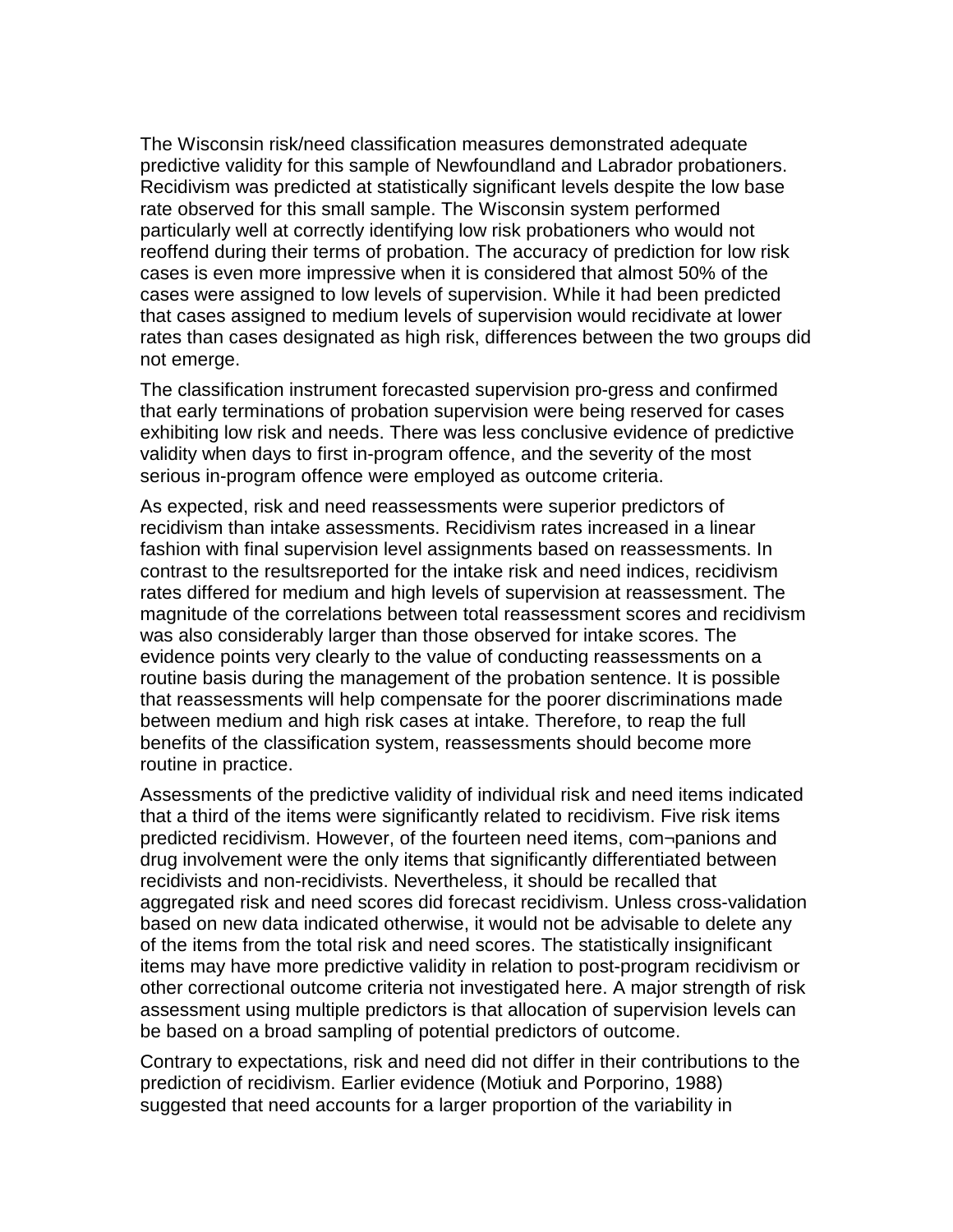recidivism, and therefore should be given more weight in level of supervision decisions and formulations of treatment plans. However, this finding did not receive support from the present data analyses. In most of the analyses, need and risk scores showed similar levels of associ¬ation with the outcome criteria. In some of the comparisons, need scores displayed slightly less predictive power than risk scores. Furthermore, as noted above, only two of the individual components of total need scores were significantly related to recidivism.

Another problem that was identified involved the relative distribution of cases across the three levels of need. Intake need levels showed that three quarters of the cases fell into the low need category, while less than three per cent of the cases were defined as high in needs. The need reassessment distribution indicated an even greater degree of disproportionality.

Adjustments to the risk and need cut-off scores failed to provide improvements in the forecasting of recidivism. Analyses aimed at exploring alternative weighting of the risk and need items also suggested that the Wisconsin weighting scheme provided the best classification system for the Newfoundland and Labradorsample of probationers. Although it would be possible to increase the predictive efficiency of classifications by manipulating item weights and cut-off scores, the practical implications of such modifications would not be positive. Regardless of the method employed, workload projections implied an increase in probation officer supervision time if adjustments to scoring were instituted.

The recidivism base rate of 10.5% appears to be quite low and it cannot be determined with certainty whether this is due to sampling variability or the actual characteristics of the population. Although the current sample size was adequate for making an assessment of the predictive validity of the classification device, the sample size was less than ideal for exploring new scoring methods. Hence, in some of the explorations, reclassification of only small numbers of cases resulted in changes in the predictability of the scale. The collection of follow-up data on post-program offences for this sample would, of course, aid in further evaluating the effective-ness of the system.

A final issue, and one that may help explain the low base rate of recidivism that was observed, is that the actual super-vision level assignments that were made on the basis of Wisconsin scores almost certainly have had some impact on the pattern of results reported here. The major assumption in adopting a risk/ needs classification system is that supervision levels can be more efficiently assigned to reduce the chances of recidivism.There is evidence from research carried out in Wisconsin (Baird, Heinz and Bemus, 1979) and in studies by Andrews et al (1986), that cases identified as high on risk and need for service benefit from higher levels of supervision. We can speculate that if rou-tine service had been extended to all probationers in this Newfoundland sample, higher reconviction rates may have been recorded. Hence, the low recidivism rate discovered in the present sample may be a positive sign of the effectiveness of the Wisconsin system for Newfoundland and Labrador.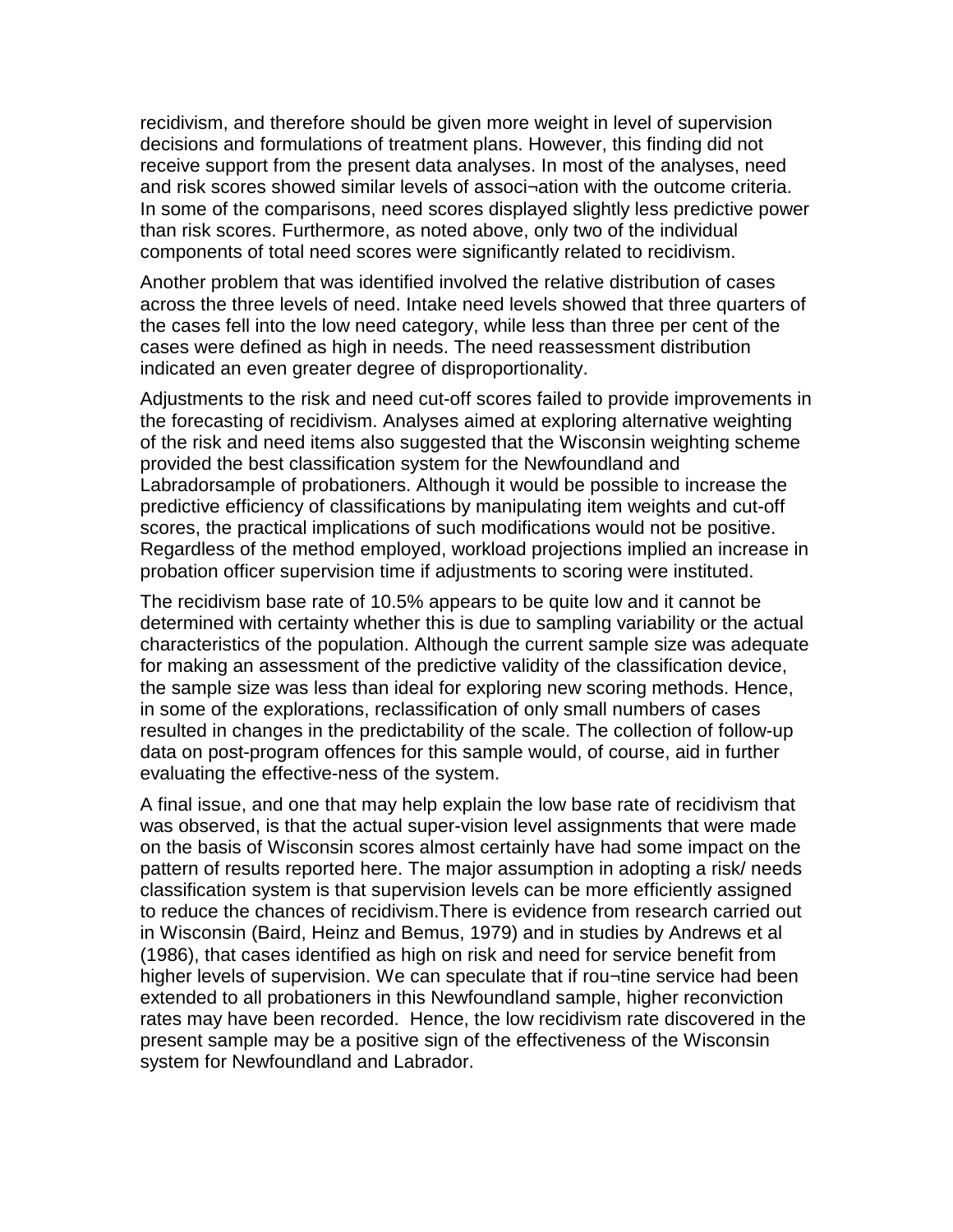### **References**

Andrews, D. A., Kiessling, J. J., Mickus, S. G., & Robinson, D. (1985). The Level of Supervision Inventory: Risk/Needs Assessment in Community Corrections. Unpublished Paper, Department of Psychology, Carleton University, Ottawa.

Andrews, D. A., Kiessling, J. J., Robinson, D., & Mickus, S. G. (1986). The risk principle of case classification: An outcome evaluation with young adult probationers. "Canadian Journal of Criminology, 28, 377-384.

- Baird, S. C., Heinz, R. C., & Bemus, B. J. (1979). The Wisconsin Case Classification/Staff Development Project: A•" Two-Year Follow-up Report. Madison: Wisconsin Bureau of Community Corrections.
- Clear, T.R., & Gallagher, K. W. (1985). Probation and parole supervision: A review of current classification practices. Crime and Delinquency, 31, 423- 443.
- Clear, T.R., & Gallagher, K. W. (1983). Screening devices in probation and parole: Management problems.Evaluation Review, 7, 217-234.
- Government of Newfoundland Labrador, Department of Justice (1985). Adult Offender Classification in Newfoundland and Labrador. Project Report No. 1. Community Corrections Branch, Saint John's, Newfoundland.
- Motiuk, L. L., & Porporino, F. J. (1988). Offender Risk/Need Assessment: A Study of Conditional Releases. A Research Report, Correctional Service Canada, Ottawa.
- Wright, K. N., Clear, T. R., & Dickson, P. (1984). Universal applicability of probation risk-assessment instruments: A critique. Criminology, 22, 113-134.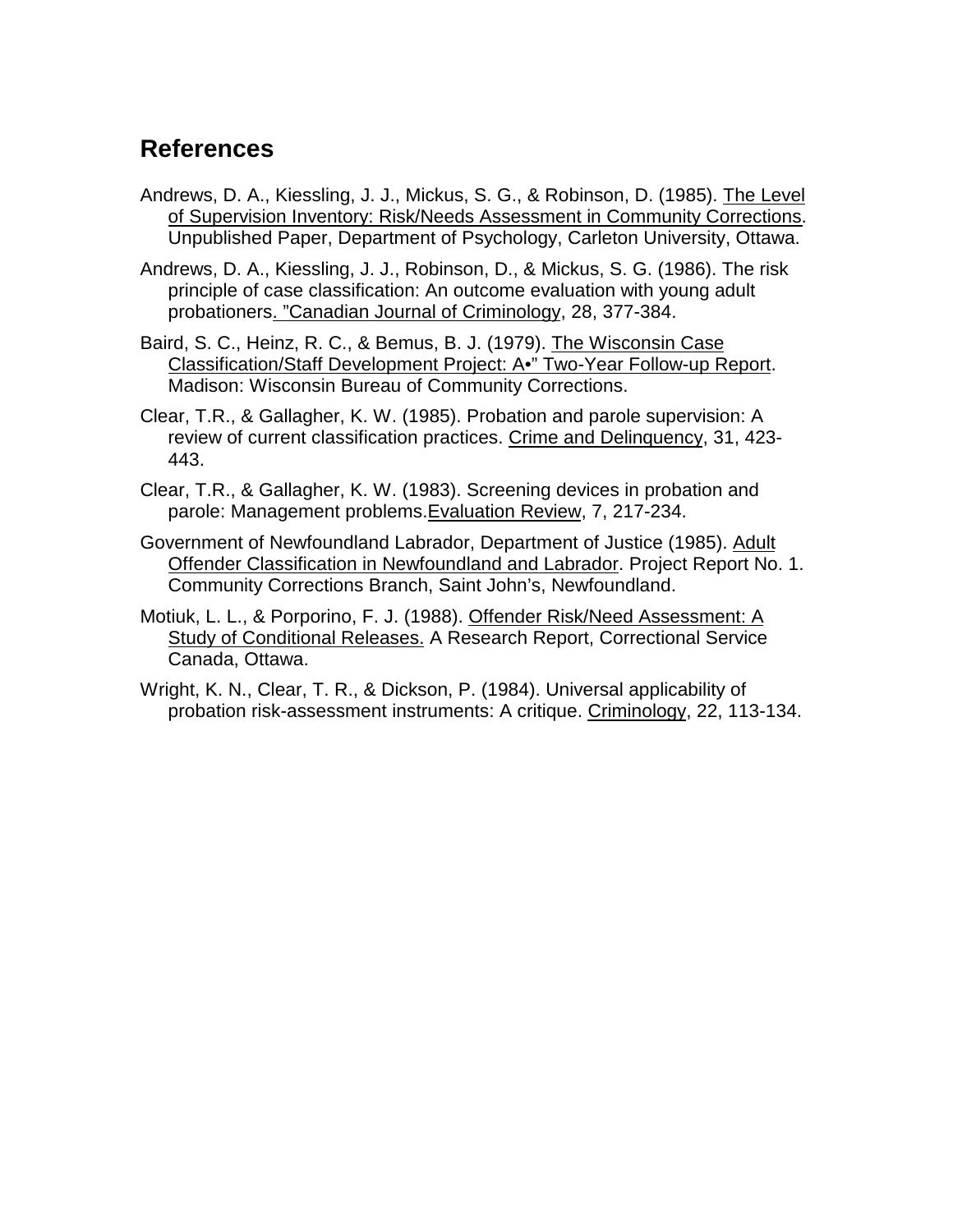# **Appendixes**

**Appendix A Risk and Need Items**

**Appendix B Risk and Reassessment Items**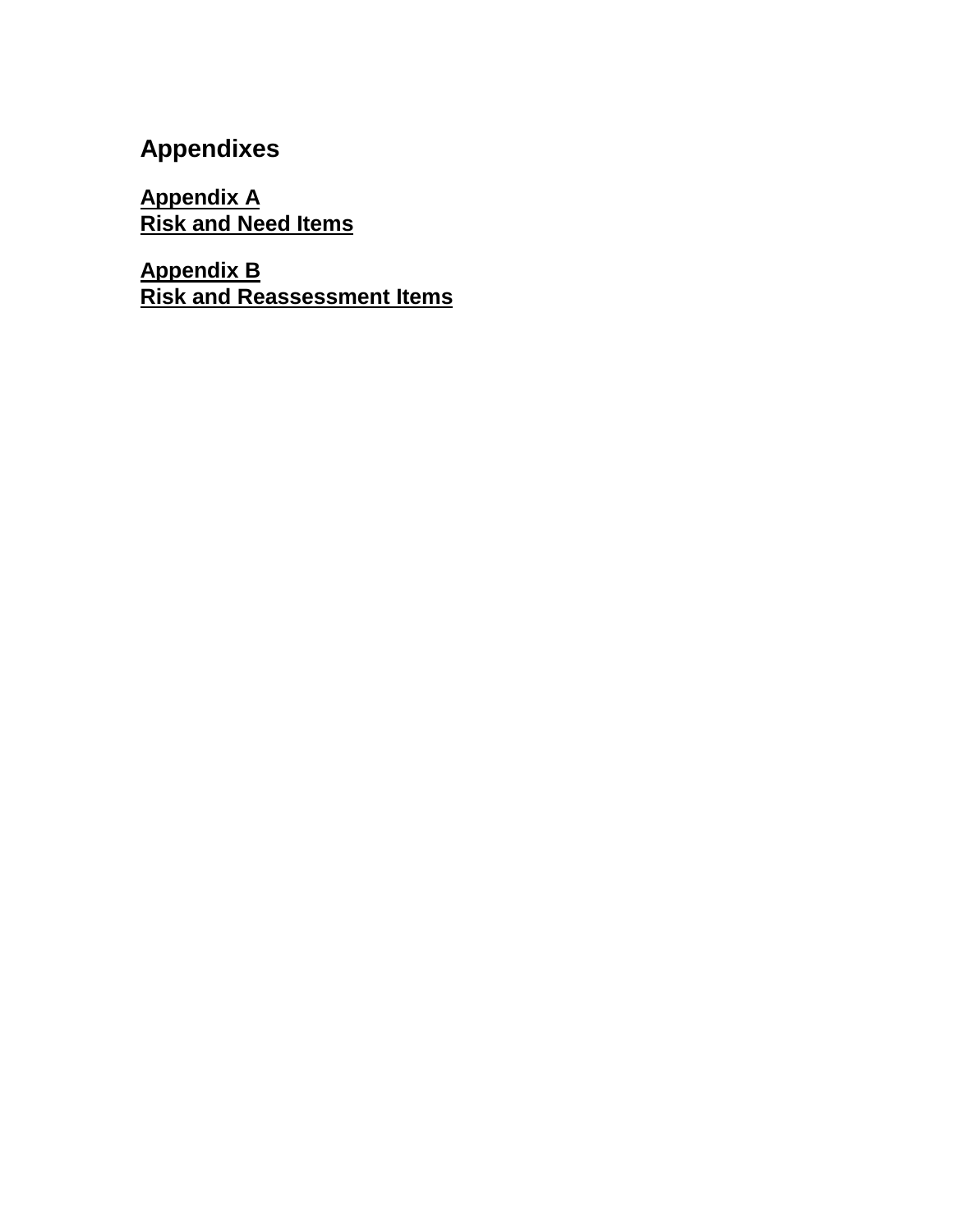## **Appendix C**

### **Frequencies for Individual Risk and need Components\***

| <b>Individual Risk Items</b>  | <u><b>Requestioned for interviewal mon and need components</b></u><br>Score<br>Frequencies |                |      | Weight | Relationship to      |  |
|-------------------------------|--------------------------------------------------------------------------------------------|----------------|------|--------|----------------------|--|
|                               |                                                                                            | n              |      | -ed    | Recidivism (pvalues) |  |
| 1. Address changes            |                                                                                            | %              |      |        | <b>Binaries</b>      |  |
| None                          | 0                                                                                          | 140            | 70.0 |        |                      |  |
| One                           | $\overline{2}$                                                                             | 42             | 21.0 |        |                      |  |
| Two or More                   | 3                                                                                          | 18             | 9.0  |        |                      |  |
| 2. Time Employed              |                                                                                            |                |      | 0.1    | .05                  |  |
| 60% or More or N.A.           | 0                                                                                          | 105            | 52.5 |        |                      |  |
| 40% to 59%                    | 1                                                                                          | 33             | 16.5 |        |                      |  |
| Under 40%                     | $\overline{2}$                                                                             | 62             | 31.0 |        |                      |  |
| 3. Alcohol Usage              |                                                                                            |                |      |        |                      |  |
| No Problems                   | 0                                                                                          | 119            | 59.5 |        |                      |  |
| <b>Some Problems</b>          | $\overline{2}$                                                                             | 57             | 28.5 |        |                      |  |
| <b>Serious Problems</b>       | $\overline{4}$                                                                             | 24             | 12.0 |        |                      |  |
| 4. Other Drugs                |                                                                                            |                |      | .05    |                      |  |
| No Problems                   | 0                                                                                          | 174            | 87.0 |        |                      |  |
| <b>Some Problems</b>          | 1                                                                                          | 22             | 11.0 |        |                      |  |
| <b>Serious Problems</b>       | $\overline{2}$                                                                             | $\overline{4}$ | 2.0  |        |                      |  |
| 5. Attitude                   |                                                                                            |                |      |        |                      |  |
| <b>Positively Motivated</b>   | 0                                                                                          | 153            | 76.5 |        |                      |  |
| No Responsibility             | 3                                                                                          | 40             | 20.0 |        |                      |  |
| <b>Negatively Motivated</b>   | 5                                                                                          | $\overline{7}$ | 3.5  |        |                      |  |
| 6. Age at 1st Conviction      |                                                                                            |                |      | .01    | .01                  |  |
| 24 or Older                   | 0                                                                                          | 73             | 36.5 |        |                      |  |
| 20 to 23                      | $\overline{2}$                                                                             | 37             | 18.5 |        |                      |  |
| 19 or Younger                 | $\overline{4}$                                                                             | 90             | 45.0 |        |                      |  |
| 7. Number Prior Probations    |                                                                                            |                |      | .01    | .01                  |  |
| / Paroles                     |                                                                                            |                |      |        |                      |  |
| None                          | 0                                                                                          | 153            | 76.5 |        |                      |  |
| One or more                   | 4                                                                                          | 47             | 23.5 |        |                      |  |
| 8. Number Prior Breaches      |                                                                                            |                |      | .05    | .05                  |  |
| None                          | 0                                                                                          | 192            | 96.0 |        |                      |  |
| One or More                   | 4                                                                                          | 8              | 4.0  |        |                      |  |
| 9. Number of Prior            |                                                                                            |                |      | .05    |                      |  |
| <b>Indictable Convictions</b> |                                                                                            |                |      |        |                      |  |
| None                          | 0                                                                                          | 159            | 79.5 |        |                      |  |
| One                           | $\overline{2}$                                                                             | 22             | 11.0 |        |                      |  |
| Two or More                   | 4                                                                                          | 19             | 9.5  |        |                      |  |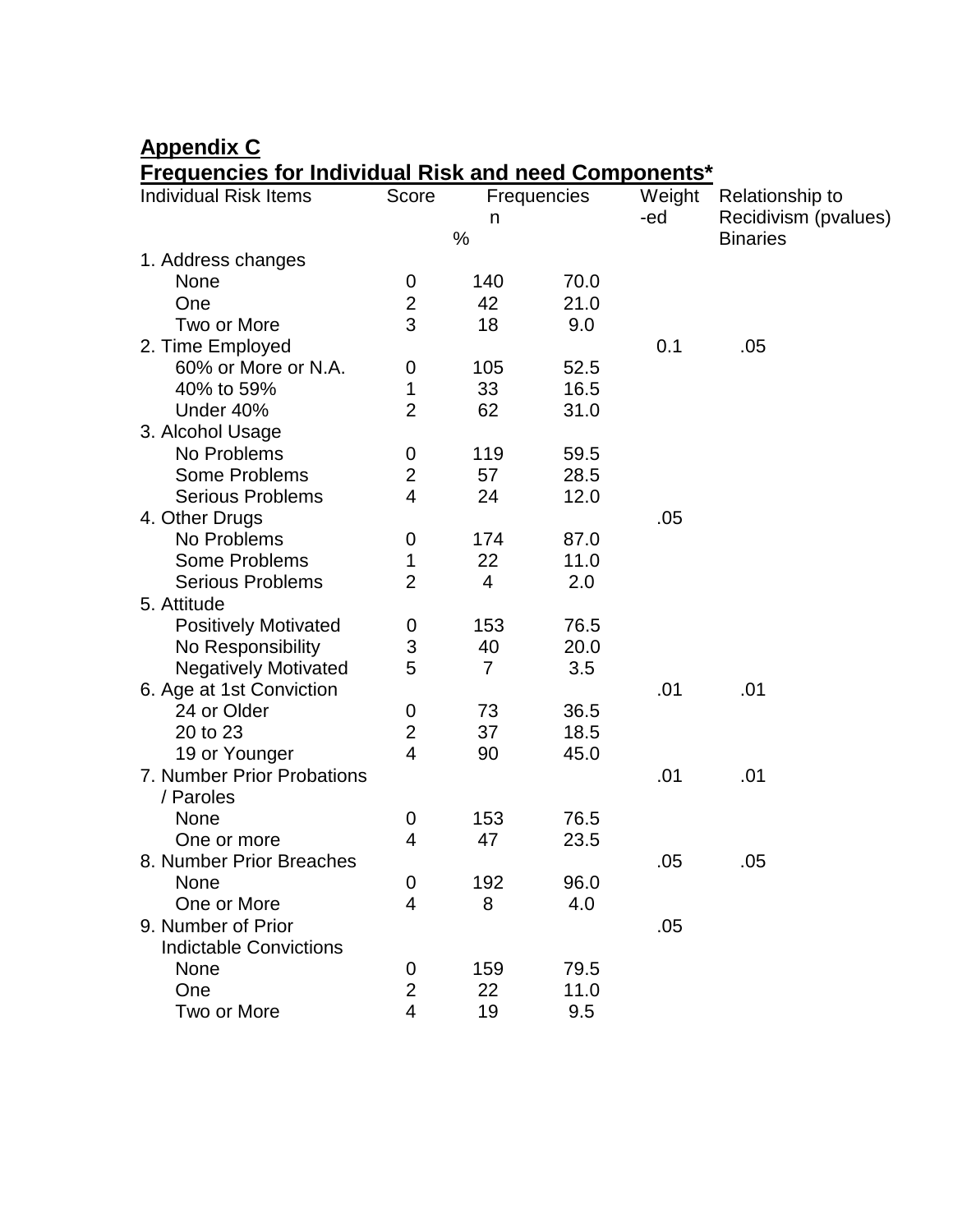| cont'd                        |                |                |      |     |      |  |
|-------------------------------|----------------|----------------|------|-----|------|--|
| 10. Types of Convictions      |                |                |      |     |      |  |
| No Property or No             | $\overline{0}$ | 102            | 51.0 |     |      |  |
| Convictions                   |                |                |      |     |      |  |
| B&E, Theft                    | $\overline{2}$ | 83             | 41.5 |     |      |  |
| Fraud, Forgery                | 3              | 15             | 7.5  |     |      |  |
| 11. Assault Convicition       |                |                |      |     |      |  |
| within last 5 years           |                |                |      |     |      |  |
| No                            | $\overline{0}$ | 72             | 86.0 |     |      |  |
| Yes                           | 15             | 28             | 14.0 |     |      |  |
|                               |                |                |      |     |      |  |
| <b>Individual Need Items</b>  |                |                |      |     |      |  |
| 1. Skills                     | $-1$           | 42             | 21.0 |     |      |  |
| Adequate                      | 0              | 122            | 61.0 |     |      |  |
| <b>Minor Problems</b>         | $\overline{2}$ | 30             | 15.0 |     |      |  |
| <b>Major Problems</b>         | $\overline{4}$ | 6              | 3.0  |     |      |  |
| 2. Employment                 |                |                |      |     | 0.05 |  |
| Continuous                    | $-1$           | 28             | 14.0 |     |      |  |
| employment                    |                |                |      |     |      |  |
| Secure                        | 0              | 75             | 37.5 |     |      |  |
| Underemployed                 | 3              | $\overline{7}$ | 39.0 |     |      |  |
| Unemployable                  | 6              | 19             | 9.5  |     |      |  |
| 3. Financial Management       |                |                |      |     |      |  |
| Long standing Self-           | $-1$           | 5              | 2.5  |     |      |  |
| sufficiency                   |                |                |      |     |      |  |
| <b>No Current Problems</b>    | 0              | 144            | 72.0 |     |      |  |
| <b>Minor Problems</b>         | 3              | 47             | 23.5 |     |      |  |
| <b>Severe Problems</b>        | 5              | 4              | 2.0  |     |      |  |
| 4. Interpersonal              |                |                |      |     | 0.05 |  |
| Relationships                 |                |                |      |     |      |  |
| <b>Strong Support</b>         | $-1$           | 5              | 2.5  |     |      |  |
| <b>Stable</b>                 | 0              | 1188           | 59   |     |      |  |
| Some Disorganization          | 3              | 62             | 31.0 |     |      |  |
| <b>Major Stress</b>           | 5              | 1              | 7.   |     |      |  |
| 5. Companions                 |                |                |      | .05 | .05  |  |
| <b>Good Support/Influence</b> | $-1$           | 6              | 3.0  |     |      |  |
| <b>Nothing Adverse</b>        | 0              | 116            | 58.0 |     |      |  |
| <b>Some Bad Associates</b>    | $\overline{2}$ | 73             | 36.5 |     |      |  |
| <b>All Bad Associates</b>     | 5              | 5              |      |     |      |  |
|                               |                |                | 2.5  |     |      |  |
| 6. Emotional Stability        |                |                |      |     |      |  |
| <b>Exceptionally Well-</b>    | $-2$           | 20             | 10.0 |     |      |  |
| Adjusted                      |                |                |      |     |      |  |
| No Symptoms                   | 0              | 157            | 78.5 |     |      |  |
| Some Symptoms                 | 4              | 19             | 9.5  |     |      |  |
| <b>Barely Functioning</b>     | $\overline{7}$ | 4              | 2.0  |     |      |  |
| 7. Alcohol Usage              |                |                |      |     |      |  |